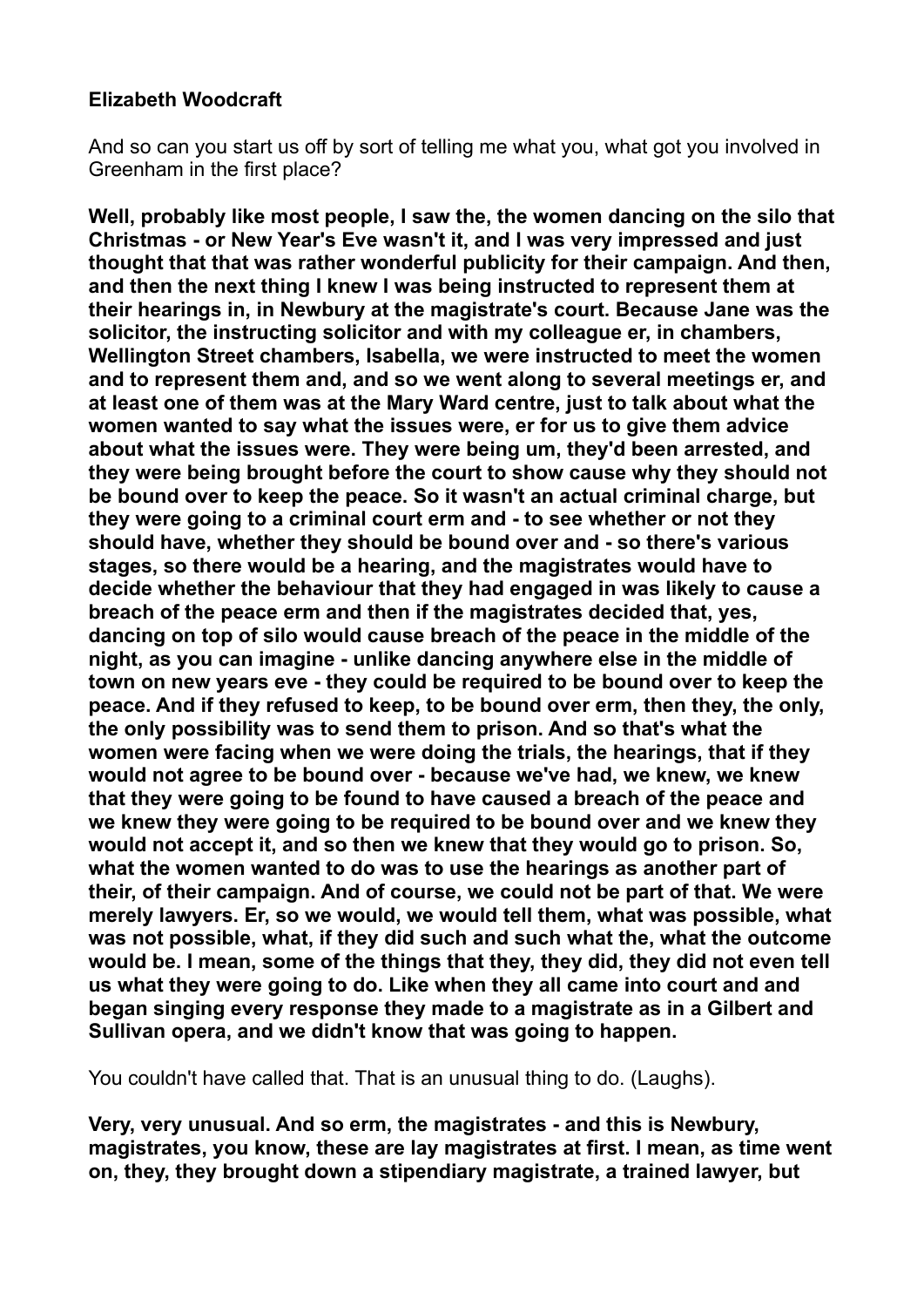**these were lay magistrates, you know, just the good and gentle folk of Newbury.** 

(Laughs).

**And they didn't know what to do, they had a court clerk. He was, he was beside himself.** 

(Laughs).

**Anyway, but he was forever having to swizzle around and tell them what they could or couldn't do because they had no idea and erm, and with this with this opera singing, so you know, so the magistrate would say, 'Is your name erm, you know, Joan Doobry Doo?' And Joan Doobry Doo would stand up and go (singing), 'Yes, Your Worship!' And would sing -** 

(Laughs).

**So all the answers were being sung. And erm so they sent them down to the cells. And so there we were, the barristers, with with no clients, because they were all down in the cells. And so we carried on, and every now and again Mr English would advise the magistrates that they should check to see whether the women were ready to come back upstairs and, and the doors down to the cells would be open and (singing), you could hear them singing.** 

(Laughs).

**And the door was closing and we carried on without them. But that, that was, that was later on. I mean, in the early days, the first I mean, the first big trial we did I mean, it was an extraordinary thing. They had all these witnesses that they wanted to call. Because what we had to do was find a defence for them.** 

Yeah.

**That they could work around. And so the defence that we decided on was self defence that they were, they were acting in, as a sort of token way to, to try and defend themselves, their families, their children, and the rest of the world from this dreadful risk of cruise missiles, nuclear bombs. We all knew what had happened at the end of the Second World War with Hiroshima and Nagasaki. And so that is what they wanted to prevent, because they knew what the effects of a nuclear bomb could be. And that was a - Hiroshima and Nagasaki, they were A-bombs, and we've now got the H-bomb so it was, it was going to be worse. So so that was our, our defence that we were going to they were acting in self defence.** 

Very clever.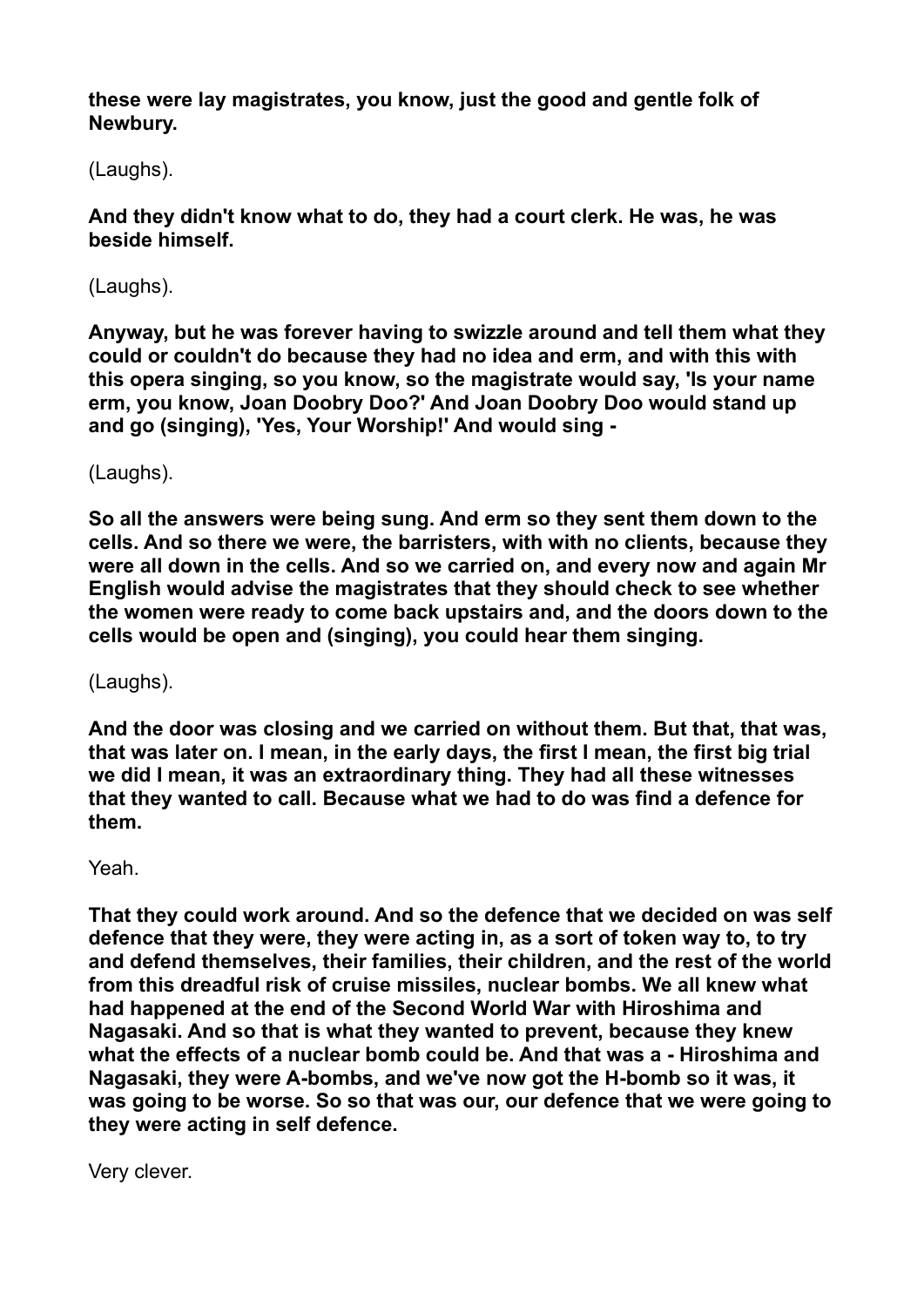# **And that is, that is a, that is a proper legal defence. Erm, and...**

Is that the first time that anyone had used that defence for this sort of action?

Yes, yes, yes.

### **That's really remarkable.**

Yes, yes.

# **(Both laugh).**

**Well, you know, we were talking to other people, and people were giving suggestions and in fact, a, a barrister, who, who we knew, I knew, and I spoke to him about the case. And he said something about, 'What about self defence?' Or something like that, I can't remember anyway. And so then we and when then we discovered the all the implications of the genocide act. And so we decided to use that as the basis of the, of the case, and then the women decided what witnesses they wanted to call. And because of the defence, the nature of the defence, they, they almost had carte blanche to, to, to show how awful a nuclear explosion would be. And so, so we did have who did we have? We had, well, we had a Canadian nun, who came and gave evidence on how to make a nuclear bomb. We had a South African barrister in fact who gave condition erm, who gave evidence about conditions in the mines in South Africa, where they were mining uranium required to make bombs erm. And - oh, I can't remember we had some other good people, I have probably written it down somewhere. Erm.** 

They were all outlining sort of all of the human rights abuses that go throughout the process, not just the end...

# **Yes, exactly. Well, yes, because...**

Everything that goes into the creation.

**I mean, at a later, in a later case, we had we we, we get we had a case that took place in Highbury Magistrate's Court, after, after some women had been arrested for demonstrating on top of Holloway prison, women's prison, where some of the Greenham women were being kept. And we used that hearing to give evidence about prison conditions generally for women. And so you know, so it was a wonderful, it was an extraordinary thing. It wasn't just about nuclear bombs, it was just about women's position and women, you know, because it started off as women with children marching to Newbury and to the, to Greenham common, just talking about women's lives and what's important in women's lives and how women are treated and so and so it was a, I mean, it was an extraordinary thing to be involved in. Yes, it was wonderful.**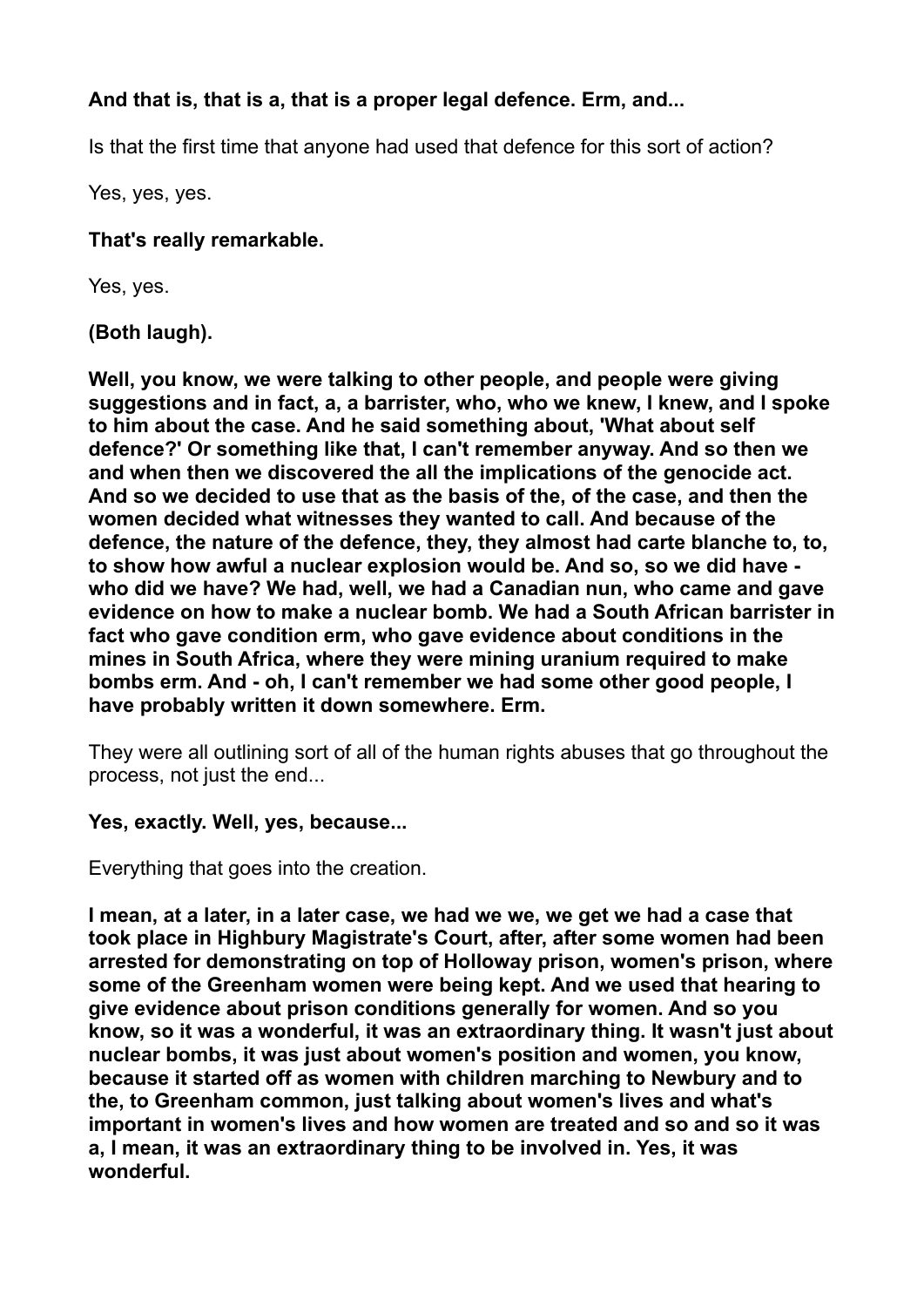It sounds like a really strong reflection as well - what I understand from the camp is that as you say, women arrived, women arrived perhaps with one agenda - maybe it's peace or whatever - and then some have their minds laterally blown or expand, expanded really, by all the the ways in which the kind of, the different issues facing women and therefore humanity inter - sort of intersected. And it sounds the, the, the case does that as well. It's like they, they sort of you were saying that you, that there was more than one objective in that defending women is obviously one objective, but yes, giving press and status and strategy for other arguments was also part of the agenda.

### **Yes!**

That's very interesting. And it shows that the Greenham women were getting quite smart by this time, about how to try and get messages (inaudible)...

**Oh, they were incredible. And so brave, I mean, so brave, because they knew they would be going to prison. They knew that, that would be the end result. And you know, some women went to prison time and time again. So, and that must take a tremendous toll on you. So yeah erm. So er - but they did all sorts of crazy things, you know, they gave themselves different names. So, I mean, and the only one I can remember, I must have blotted the other ones out, is one woman called herself Isaac Hunt.** 

(Laughs).

**So if you say that very quickly, that kind of thing. And another woman came to give evidence wearing a beret with, you know, the little toggle in the middle of a beret tied to it was a tampon that, that she had dyed to make it look as if it had been used.** 

(Laughs).

**And once they called as a witness, I think the, the commander of the, of the whole Greenham airbase to come and give evidence, and as he walked up to the witness box, one of the women leaped up and did a citizen's arrest on him for you know, for acts, leading to genocide. Yes, you know, conspiracy to commit genocide.** 

That's that's very, that's very pleasing, isn't it? Because, of course, they stayed originally, because when they did the first walk to Greenham that guy who wouldn't see them (laughs), so they just didn't go. So that's lovely that they finally got to to have him in court.

**Yes, yes. Yes. And, and, and they just used the court process in different ways. I mean, at first, I think, you know, the - the magistrates, the court system, just thought it was a bit of a joke. But as time went on, and they got the kind of coverage, press coverage that they did - particularly in The Guardian, and things like that - erm and people began to react very badly to**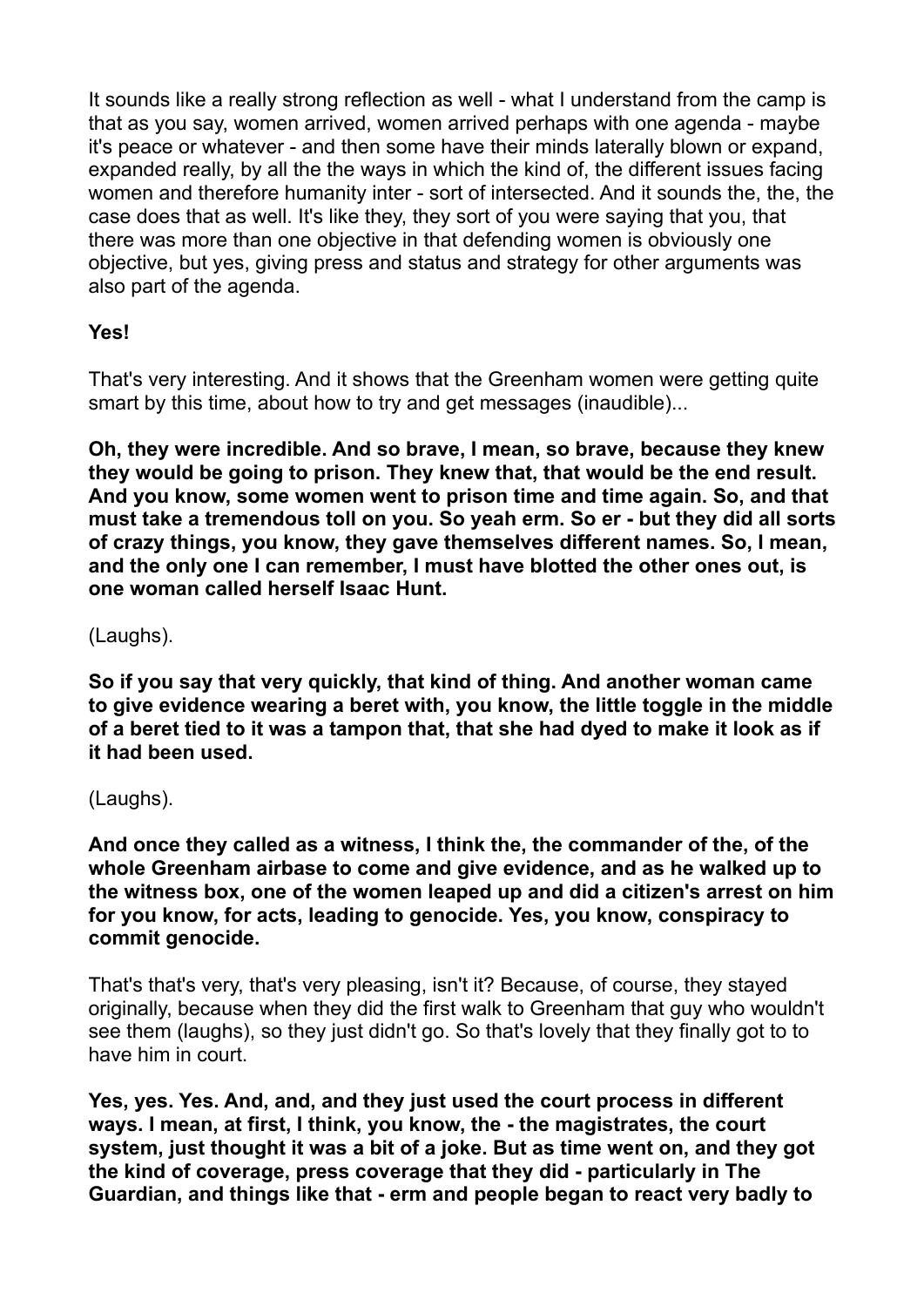**seeing women go, you know, sh - sort of shoved into prison day after day, and it you know, and it reminded people of the Suffragettes and everyone knew how bad that had been. Erm, and so they had to sort of take it more seriously and think about it. Erm, so, so that was, so then, yes, as I say, after a time, a stipendiary magistrate came down, to hear the cases, a trained lawyer who, you know, wouldn't stand any nonsense.** 

How did that change the the feeling of how things went?

**Well, I mean, it was different, it's true. I mean, he was much slicker, and he wasn't going to have any nonsense. But even so, even so the women were not deterred, and they would - some of the women didn't want to be represented, they wanted some lawyers to be there, just to sort of make sure that everything went well, but, but they wanted to represent themselves. And sometimes they would use us for the prosecution case, so that we would cross examine, you know, the guards and, and erm, and then, then they would do their own defence, they would sack us and then do their own defence, that sort of thing. So I mean, you know, their case was so stupid that the prosecution case and they had a, there was a guy, one of the guards an MOD guard Ministry of Defence guard, who worked at the airbase, and his name was Fred. And he came and gave evidence about what the women had done - I think it was about the dancing on the on the silo - and, and he called them glcms - G L C M. And I can't, I cannot remember what they stood for, that stands for, no.** 

It's an insult, presumably?

**But well, no, it was a word that nobody used. And he was saying, 'I could hear the women say, let's go to the glcms!' And no one would say that now. And the women were sitting in court, 'Oh Fred!' Just calling out to him, 'Oh Fred, how can you say...' you know, and you could see him blushing, because he you know, he was being caught out. Yeah, it was awful. But anyway erm.** 

But because they didn't follow the rules of the court where you don't speak out usually do you.

**No.** 

They just did what - they were sort of able to appeal directly to his humanity? Having, having been honest about their emotional reaction to him lying...

### **I mean, and I seem to remember he kind of for a bit he kept saying, 'You did say that, yes you did.' You know, and it got, and it got a bit personal but, um...**

Oh dear, poor Fred.

**But yeah, poor old Fred. I mean, he was old. He was, you know, near retirement.**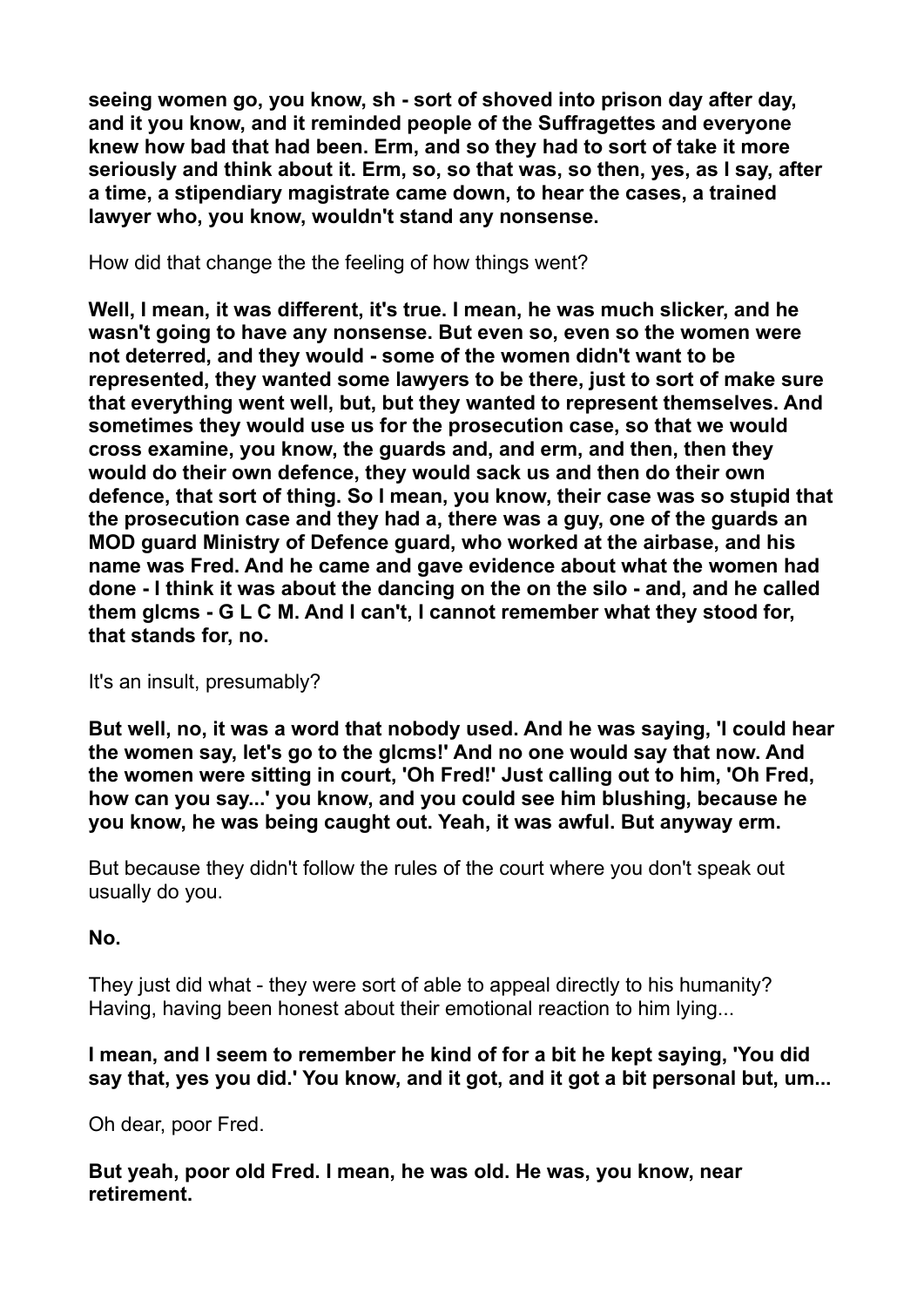Had he been leant on, do you think to say...?

**Yeah, money or something, or he'd been helped or, you know, he might have said, 'Oh, and then they said something.' And, I mean, but no one called them glcms. We all called them silos, where the nuclear warheads were kept at um but the women were, you know, because they did so many extraordinary things, which you probably know about, I mean, you know, going out at night when, because they used to do these trial runs through through the country lanes with these nuclear warheads. And the women would lie down in front of them, they put sugar in the petrol tanks, they'd do all kinds of things, which, you know, were extraordinarily brave, because, you know, they could have been run over they could have, it could have been an explosion.** 

A few women did, you know, get hit by vehicles, didn't they.

#### **Yes, yes. I mean -**

One death, and there is definitely a broken wrist.

**Really? I represented a woman who, because of the evictions, because at the same time, they were trying to get rid of the women who were, you know, camping, and they kept changing the rules about you know, you - first of all women had caravans and tents and then you couldn't have caravans, you couldn't have a tent. And so that's when the word bender came into the English vocabulary when women began to make tents, or - what would you call them? Places to live in - by bending a branch and putting plastic over it. Erm because then we later we did a case a court case, could you, would you, could you be allowed to vote from a bender? And that went to court of appeal. And the court of appeal decided that yes, you could vote from a bender, and that is still good law I am told.** 

#### Excellent!

**That people still rely on that. Yeah, yeah, yeah. So I mean, they were doing all kinds of, you know, different - challenging all sorts of different things. Yes and I I represented a woman who, during one of the evictions, when they would come and chuck women off got hurt and we we sued the - I can't remember who we sued - probably the local authority who provided the bailiffs or whoever it was, and we won there because she, she was injured as she was thrown around, because they were... so you know, so there, there was always something going on always, always an er...** 

How long were you involved with all of this?

**Years, actually, yeah. Well, so what did it I suppose 18 months, two years, three years? Three years? Four years? I don't know. Yes. Because I know, my niece was born in 1984 and we were doing a Crown Court trial. Because first**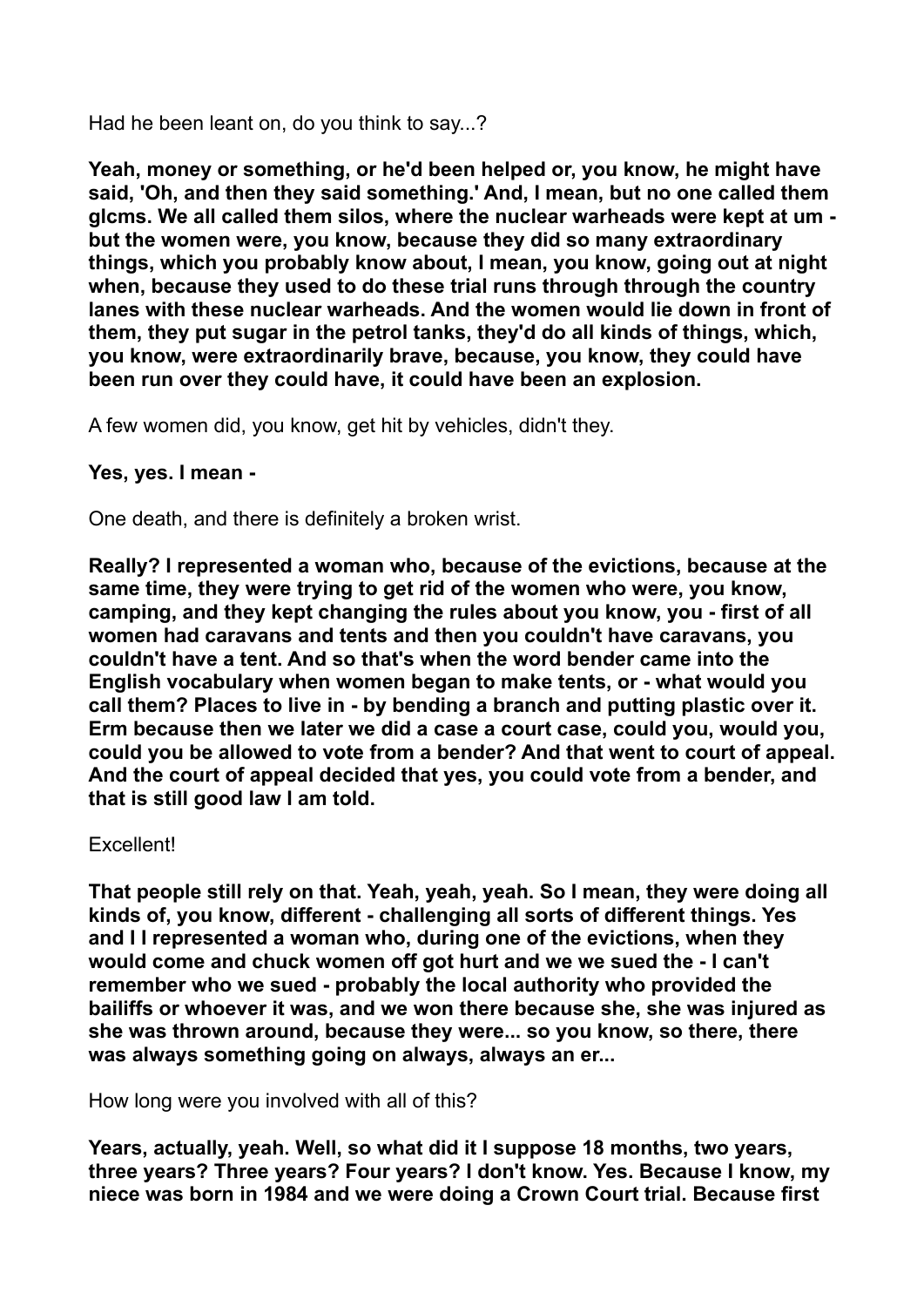**of all, because the being bound over to keep the peace can only be dealt with in the magistrate's court, but then the women started clipping the fence and that was criminal damage. Once again, a token gesture to say we're doing this to draw attention to the issue. This is the only way we can do it, because it's to defend our family da da da, self defence genocide act. And so it was sent up to the to Reading Crown Court. And erm well, two things, two things about that. First of all, yes. My, my sister was having a baby and, and the baby was due. And it was lovely, because er we kept having breaks in the hearing, because, you know, people would always say, 'I need a break, I need break.' So we'd have a break. And, and all the ushers knew that my sister was having baby, they kept saying, 'Has she come? Has the baby come yet?' Of course it was in the days before mobile phones so I didn't really know, I had to keep ringing up. But another thing that happened about the trial um, which you may or may not have heard about, was that er, someone from the Daily Express infiltrated the camp, and wrote a series of articles about living in the camp, very derogatory articles saying that some women were making lots of money and living the high life and other people were - weren't. And that came out during the first of the the first Crown Court trial and so um, we we applied to have the trial stopped so that, you know, I think, the Americans call it a miss-trial, but I can't, I can't remember what we call it. Um anyway, we applied for the trial to be stopped, and for it to be adjourned and start again. And that, that did happen um, but it was a very unpleasant period. And, in fact, I was giving a talk about this about, about my chapter in the book. And a woman was there who you may have interviewed, I don't know, called, I think it was her name was Lizzie or Liz and she had been responsible for taking photographs. And when I told this story about this Daily Express person, she said, 'Oh, my god...' she said, 'Is that who she was? I remember her. And I didn't know.' She didn't know and this woman had, and apparently there had been um, they'd done a naked demonstration er on the base or in the base. And, and the woman who came to talk had taken photographs, and she said that this woman from the Daily Express had said, 'Ooh, have you got the photos? Can I have the photos?' And she just thought she wanted to look at them but actually, what one must assume is that she wanted to, to publish them. But anyway, she didn't. But um, but yeah, that was rather extraordinary.** 

How were they treated by the press in general, and how did that affect women in the eyes of the law, do you think?

**Well, the Guardian was very, very sympathetic. I mean, I've got various clippings if you're interested in those from, from the hearings. I've also got a few cuttings of those Daily Express articles. Erm so the Guardian was very sympathetic and, I mean it was a time, you know, it was the early '80s, there was a lot going on you know it was Thatcher years. So, you know, we were building up to the Miners' Strike, there was the anti-apartheid movement all around Nelson Mandela, there was all sorts of, you know, kind of things going on and, and we, we, in my chambers, there were a couple of sets of radical chambers, who, whose aim in life was to, you know, fight for truth and justice and human rights and so on and so we were right in the thick of it. So, you**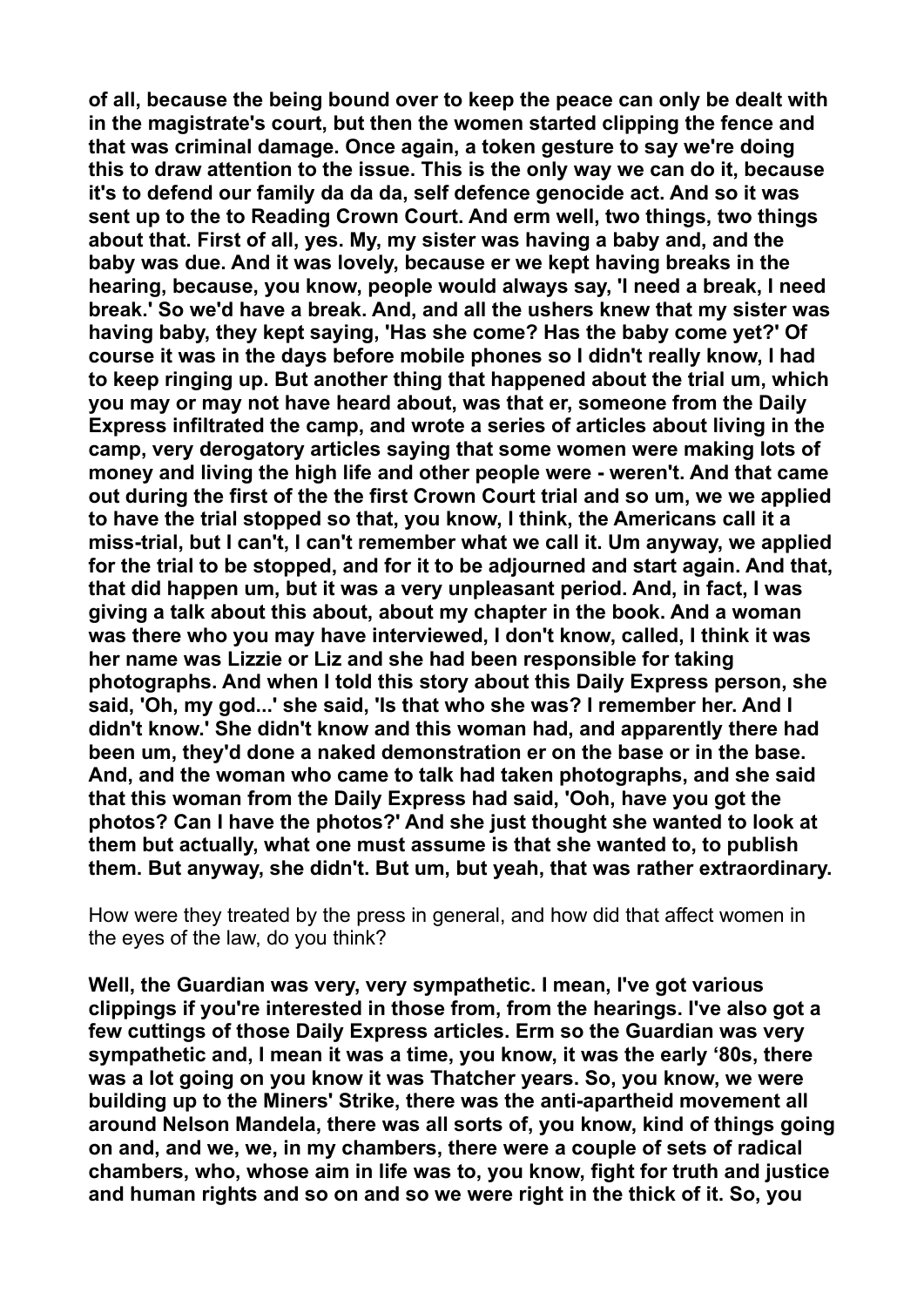**know, there was there was a moment when a police officer was sort of standing outside my flat in in, in Amherst Road, actually and I, I didn't know what he was there for. And my phone went peculiar once or twice and, you know, so I don't know if my phone was tapped - I don't know. But they were kind of, sort of strange times. But I think, I think a lot of people were very sympathetic because it was women and it was, you know, and women talking about the war, and we were still close enough to the war for, for a lot of people to remember the effects of Hiroshima and Nagasaki and CND, of course. We had, you know, Bruce Kent, who was the head of CND, he came and sat in the back of the court. We called the Bishop of Salisbury, I think just to talk about, you know, peace, peace and love. And, yeah, so, you know, it caught the imagination - I mean, people came from all over the world, you know, a group of women came from America to be there and from Europe and, and I think it is true, a lot of women came and found refuge there to be in a, in a community of, of women that, you know, that was very peaceful, and that, you know, the whole point was peace. And so for them, it was a wonderful place to come. Um.** 

Did the public get to see the trials or were they closed to the public?

**No, no, they, anyone could come.** 

And did people?

**No, because it was in Newbury.** 

(Both laugh).

**Unfortunately. Yeah. Because getting to - well, having said that, no, I mean, Bruce Kent came and Tony Benn came. Yeah, lots of you know, people did come and journalists and because it was news, I mean, it's a sexy story, you know.** 

And especially if they're going to do possibly do outrageous things in the court room. I imagine journalists absolutely loved that.

**Yes, yes, exactly. Well, that's right. Although strangely, they didn't cover that very much. Um, I think the big thing was the women being carted off day after day to go to prison. But, I mean, it, you know, they were - it was wonderful, because, I mean, wonderful. I'd only just begun in practice, I was two or three years call erm, and here I was in the middle of this extraordinary event, you know, historic event. And I mean, I had come to the bar specifically to work for women, because I'd been working for Women's Aid before and that's why I wanted to become a barrister and, and here was this, this extraordinary event that was completely woman centred, and where they were asking all the right questions and doing, and also doing wild and crazy things. I think some there was a, there was some twins, who a pa - there was a pair of twins who were identical twins and so the whole thing of you know, are you the person**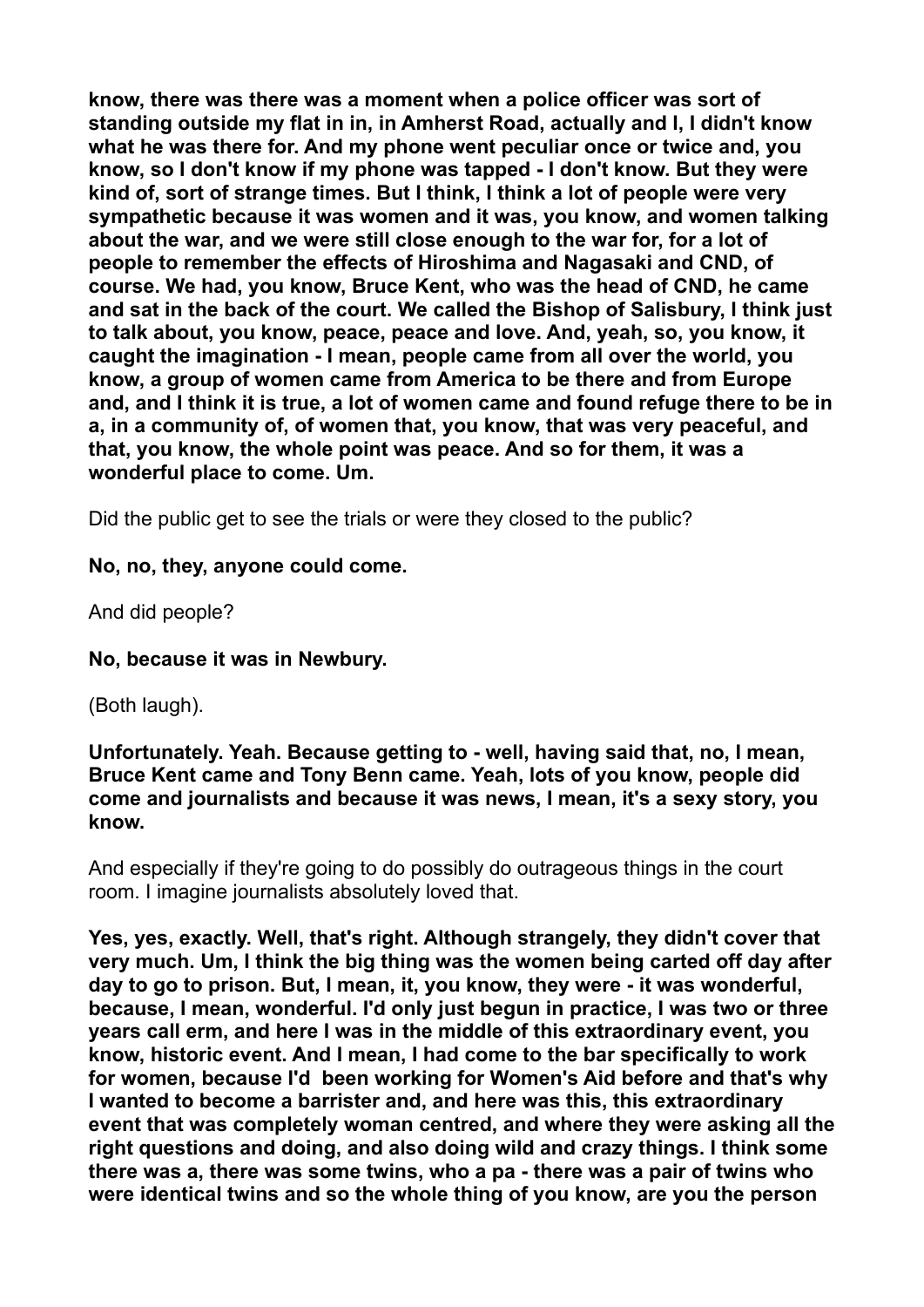**who, who clipped the fence? Or are you the person who clipped the fence? And so that, you know, and they - and then there was some other people who superglued their fingers together. I, I - you know, they just did all kinds of crazy, wonderful, exuberant things to you know, so, yeah. So you never knew what was gonna happen. And but sometimes, I mean, sometimes it was just so wonderful. They were so outrageous in court, and there was Mr. English the court clerk sitting there kind of almost exploding he, you know, he looked almost like a Dickensian character, slightly sort of rosy cheeked and, and a quite chunky guy and then and then these three magistrates sitting behind him and he would just be seething and seething. And sometimes it was it was very, very funny and, and Izzy and I used to just sometimes just have to kind of drop things on the floor so that we could duck under the desk because we would just laughing so much. But -** 

In what way were they different to most people's behaviour in court?

**Oh, every way, every way. I mean, just singing for a start. Reading po - you know, people would write poems. People would sometimes um, yeah, sometimes people would sing a defence, you know, so they'd have written a song.** 

#### (Laughs).

**And they would sing and, and it would be a very long song. And so after, you know, so we'd all sit there and it would be, 'La la la', and it would be three verses. And then and so Mr. English would say 'Right now!' And so the women would go, 'Let her finish! Let her finish!' So there'd be another verse, 'Right, now!' 'Let her finish!'** 

(Laughs).

**And so and so it was a bit like that sometimes. And, and then people would write incredibly moving things and, you know, tell really moving stories about why they were there and their history and, and what it meant to them. I mean, and they, they were fearless in a way. And, in a - and they were just, they were using it as a stage. And, I mean, in many ways - there was one, there was a person who was prosecuting, he became a Crown Court Judge later um - but he was very straight and strict. And er and he was always trying to re because we were so young, you know, he was trying to remind us what the rules of professional behaviour were, and but but there was really nothing they could do, because, because we were the, the thin, you know, white line between anarchy in the UK and, and law and order, you know, and we were keeping keeping it together, because the women knew that - I mean, I think I think we did provide something for the women that they knew that they could behave in a certain way and if they went too, too, too, too far, we would we would step in and, and...** 

Stop them doing something to jeopardise their own cause?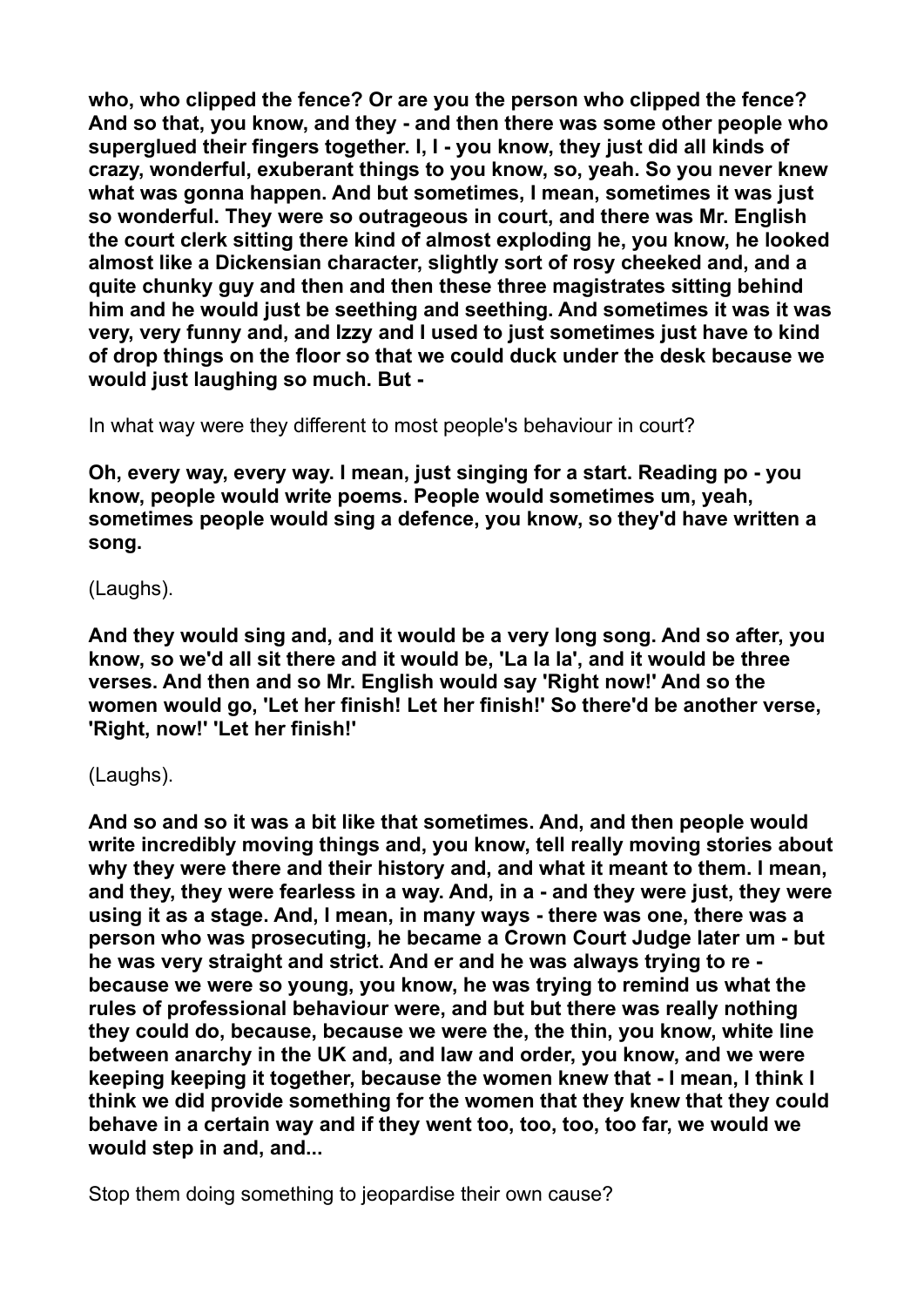#### **Yes. But, but, otherwise, you - and we would make sure that things worked, we would make sure that people did things at the right moment and responded at, you know, so that there was that, but in the middle of what, for the magistrates was kind of chaos. Yeah.**

You must have had a great rapport with these women, because that's actually quite a delicate balancing act. It sounds like you must have understood each other when to step in, and when not to - quite well.

**Well, sometimes. Sure. I mean, I think there was some women who found, you know, because that's always been an issue in the women's movement, you know, those, those people who some of us, you know, some women would say, we had sold out because we had become, you know, we were working with the man so to speak. Erm and, and people felt that, you know, therefore, we were treated better and so on and so forth. We had advantages, which they didn't have, or we'd forgotten our roots or whatever. But well, you know, I'm a worker, I was a working class girl, you know, I'd, I'd, I'd been in CND I'd been on Aldermaston marches, you know, I'd, I'd been there, I'd done that. So, you know, if anyone tries to say I can't be there, you know, I shall just explain myself. So er, and I, you know, I think yes, and also there was some, you know, there were different personalities within the group and I, because the way that they organised, I mean, they organised so well and made decisions together and discussed things I think they knew that we had to be there, they knew that we had to do the, the business really, and and we enabled them to do it, you know, so, so. Yeah, yeah, I think you know, we got on quite well. Yeah. I mean, I still I'm still in contact with some people from those days, so yeah.** 

When you first - it sounds like you couldn't have been more ideal really to be sympathetic and to be, to be championing their, their, their corner. Erm when you first kind of got the brief, did you, do you get any, did you get any choice? Were you able to say I want to do that, or I don't, was it just, did you have to do it? And what were your sort of feelings about about it I suppose?

**Well, the there is a cab rank rule, which means as, as with taxis, taxis are supposed to take everyone you know, the first person who asks them, so barristers are bound by that cab rank rule. Having said that, if you feel you are, you know, if it's not in your area of expertise, or if there is any other reason why you shouldn't do it - I could have I guess, but case like that, you're gonna leap on it like, you know whoa!** 

(Laughs).

**Guard it with your life. Yeah, no, no, no. I mean, it was just one - I mean it's terrifying, you know, really scary, because you, you know, you, we were going up against the establishment, you know. And also, yeah, you were in a**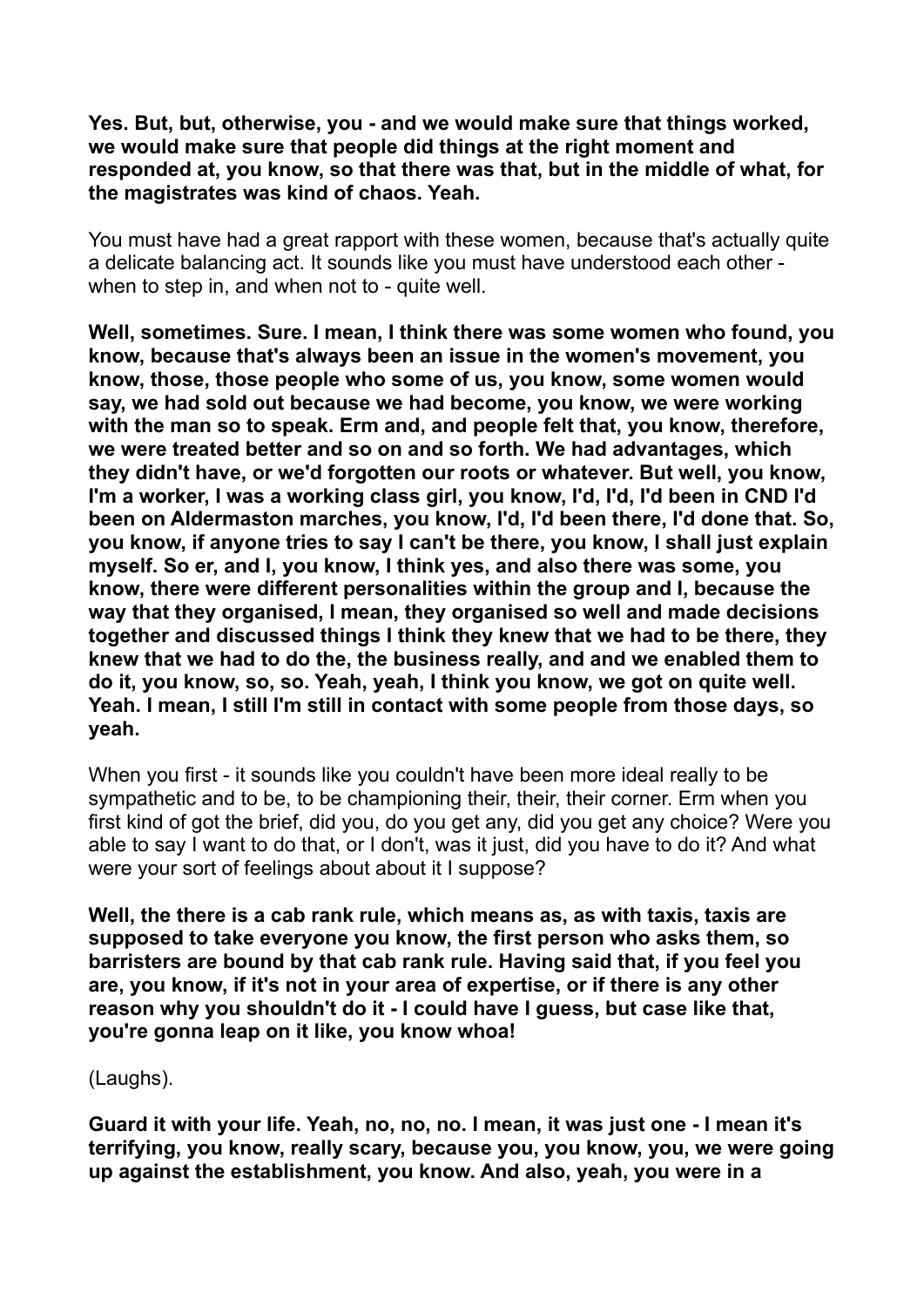### **position where you knew that your clients were going to prison at the end of it, which wasn't going to be fun.**

Do you feel they were treated fairly by the, by the law?

### **So it depends what you mean, you know.**

I mean, it just seems odd to go to a court, in to a very, to elect a very you know a very ignorant person, such as myself. But the sort of idea that you go to court and the outcome be predetermined, when, when in my innocent head it was, you know, it could go either way for you because that's the whole point of going to trial at all if you know you're going to go straight to prison, you wouldn't bother to have trials and all the rest of it. But you were quite clear they knew that's what was going to happen?

**Yes, yes. Because that was the, that was the only thing you see, in an ordinary criminal trial. Even if you're found guilty, it doesn't necessarily mean you'll go to prison unless you've got quite a record. But with breach of the peace, there is only you agree to be bound over or you don't agree to be bound over. And if you don't agree to be bound over, then the only thing they can do is send you to prison, so that so - I mean, one woman did at one stage say, 'Of course I'm keeping the peace. I will agree to be bound to keep the peace, because that's what I want to do.' I mean, there was a sort of irony in in the whole terminology of what they were being required to do. But um, but I think, for a lot of the women, they knew that the headline was women going to prison. In fact, shall I just, I might just look it up.** 

Did they, did they get any, were they ever treated as political prisoners? How was their... And did they ever want to be, you know was there a...

**I don't, I don't think - well, they were only there for sort of a week or two at a time. It wasn't sort of long. But I mean, that was the point of the case we did, the Holloway case that we kind of drew a distinction. We called one of the women from Greenham, who, who'd been in a cell when these other women were on the roof demonstrating, and she'd been in a cell. And so she came and talked about how she'd been treated, taken from the court and how she'd been bashed around in the van and, and how - that's right - and how she'd really, she was really sort of dazed and confused. And she was put in a cell with an ordinary prisoner, and the ordinary prisoner had banged on the door to try and get some medical help for her and the ordinary prisoner was put into solitary as a punishment for doing that. So, you know, so we were able to make those kind of points, which was quite nice.** 

And that's very like the Suffragette movement isn't it? A lot of women who were, were in prison through suffrage then campaigned for better rights for women in prison didn't they?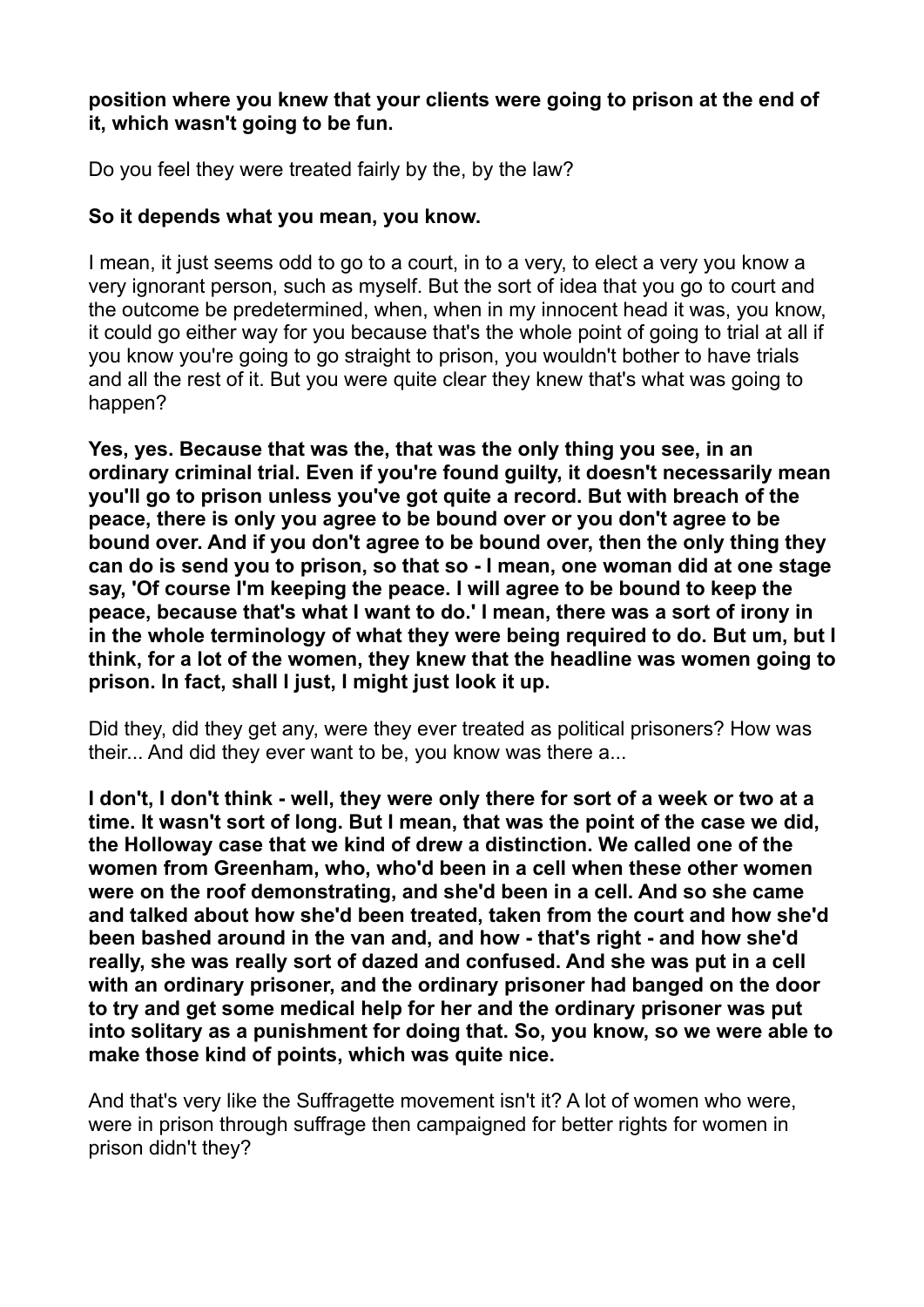**Yes, exactly. So let me just see if I can find... (Keyboard clicks). Right, where are we? (Keyboard clicks). Oh, no, I'm looking at completely the wrong place. I should be looking in here... Right... Have I called it women's legal landmarks, or have I called it something else? Yeah, here we go. Oh, yeah. So, um, well, I'll just show you. This is, um, let's see, this is a picture of me and Izzy.** 

Oh wow! Gosh you are young!

### **Having a conference.**

Oh, it's like you're at sixth form.

#### **Yeah. I know, that's us two, but these but these are the Greenham women you see, and we're having a conference with them.**

So how old would you be in that picture?

### **Oh, I was 32, something like that.**

Really! Gosh, you look very young. Maybe it's partly because the picture's sort of...

#### **Well Izzy, Izzy was a bit younger than me so she'd would have been late 20s I guess so, yeah. Mid 20s maybe even.**

So were they, were the Greenham woman involved in all of the strategies when you were deciding on how to approach their cases and what defence you'd have and things?

#### **Oh, yeah. Oh, yeah yeah. Oh, yeah. You couldn't do anything without having a discussion. No, you, you know.**

Did that make things easier or harder or slower or?

**Well, it was harder. But that's a teddy bears picnic. These are just pic - some of these pictures I've got from - oh, this is, yeah, this is about one of the the court hearings. This is from the Guardian. Um December '83. And...** 

Oh gosh.

### **So, yeah, that's...**

And there's your name, too.

#### **There's my name. That's right. Yeah. And erm this, oh this is the Daily Express thing.**

Ah, okay. Yes. So I, another, some of the Greenham women did talk about this, and we're very wounded by...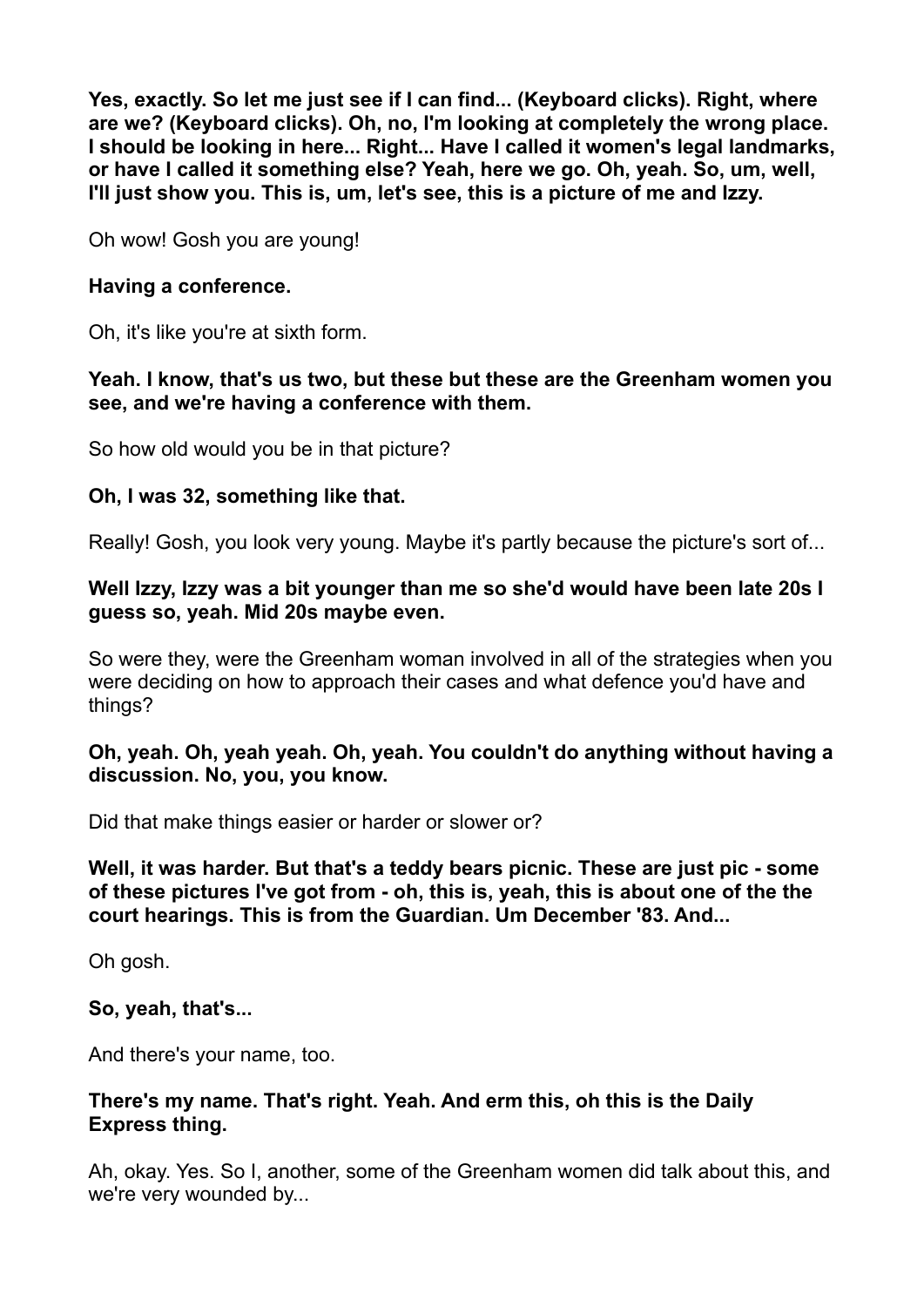### **Yeah.**

By what - because there's lots of allegations about how they were mistreating children there and things like that. It's really unpleasant.

## **Yeah.**

And they'd taken her in and lived with her.

## **Yeah.**

You know.

# **And been nice with her.**

Been nice, yeah, yes, as you did with everybody.

# **(Keyboard clicks). Yeah... (muttering) more of the same...**

Because there's there was a lot of tabloid dislike of the camp, wasn't there.

### **Yeah.**

They had a very hard time I think.

# **(Keyboard clicks). There's another one. That's um, yeah. What year was that... I can't remember. It's nineteen eighty...**

Two I think.

# **Yeah, yeah. So.**

And that's Hannah and John isn't it.

# **Yeah, that's right. My Auntie -**

I'd recognise that face anywhere.

# **My Auntie Sheila kept this one. So she's highlighted my name down.**

(Laughs). That's very sweet.

# **I think I think that's probably about it, actually. Yeah, that's right.**

Great. There's your book chapter.

# **That's, yeah, I think and that's the cover.**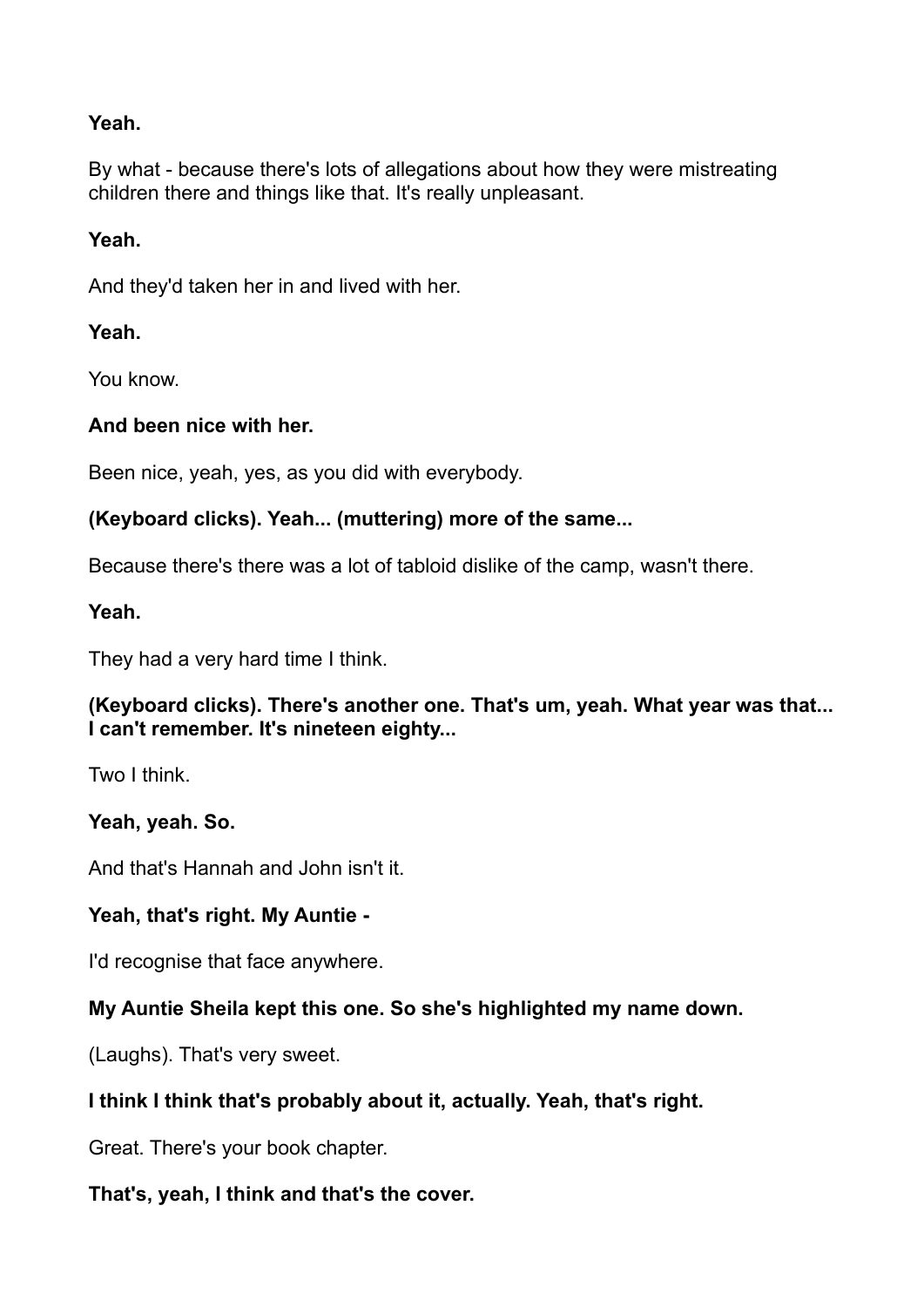Lovely.

### **Yeah, let's close that. (Keyboard clicks). Oh, whoops. So hang on, let me - I was trying to find that. Yeah, I don't think there's anything else.**

So did it change what you did afterwards, having worked on this?

**Erm.** 

Did it affect the rest of your practice I suppose?

**I'd, um. Yes. I mean, yes and no. I mean, it was obviously an extraordinary sort of learning curve. But as I say, I mean, then there was the Miners' Strike, and there was um the anti-apartheid, then there was clause 28. I was also doing family work at the same time. So there was lesbian custody cases and sexual abuse, which was just beginning to kind of be acknowledged by local authorities. Yes. So... so... yeah, I'm just trying to think. Yeah, so I mean, it was all part of it. I mean, it was I, in a way, it was a sort of an extraordinary thing and I never did anything else similar to that there was never anything... No, I mean, I did, I was in court doing another case one day, I was in Bow Street Magistrates Court and suddenly, a load of prisoners were brought in. And they were all wearing sort of boiler suits and covered in red paint. And they'd just come from the MOD, the Ministry of Defence, they'd thrown, they were peace demonstrators and they'd thrown um paint all over the place. They all went, 'Ooh look, there's Liz! There's Liz!' And um I can't remember, I don't know if I represented them on that day. But anyway, but so occasionally, I would, you know, I'd do other groups of sort of peace, peace campaigners.** 

And sometimes there'd be familiar faces?

# **Yes, yes. Yes. They'd get around, but um.**

Were there any other things that were, that were that sort of - I'm kind of quite interested in the new ways of of, the new defensive ways that were defended quite creatively or indeed things that changed the law, kind of more ongoingly?

### **Well, there's the voting case.**

Yeah, that's remarkable.

**In fact, yes, because that's what that was one of the things I had to write about in my chapter, you know, how did it change the world? Er well, of course they went, they went to America, some of the Greenham women, and there was the American court case, and they, that also got a lot of coverage. And -** 

Was that when they took President Reagan to court?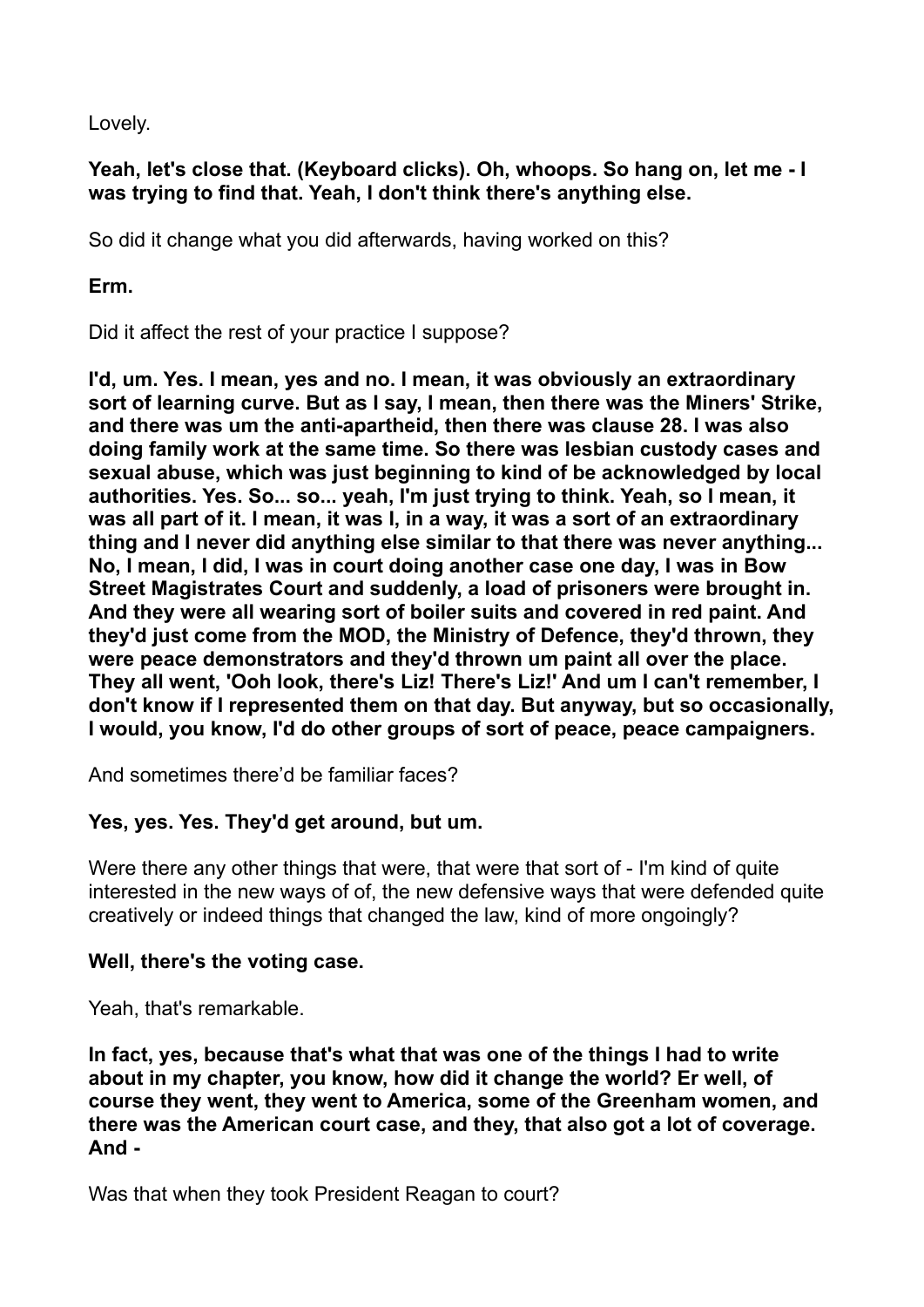### **Yes, to court. Yes, yes.**

We interviewed one of the women that had, had been involved in that.

# **Yeah, strangely, he -**

Didn't turn up?

## **Didn't turn up. No.**

But it got a lot of coverage - didn't it?

# **Oh, I know. And I think they got a lot of money as well.**

Brilliant.

**Yeah.** 

For the camp?

**Yeah. Um. Well of course I mean, the cruise missiles didn't come up, and what bits there were were removed, the camp closed and is now back to common land. So I mean, that's something wonderful. I'm just, I'm just, yes I'm just looking at what I wrote and a lot of women, as you've said, became lawyers and social workers and so on and environmental campaigners.** 

Yeah.

### **And er yes, I mean, I think their very, you know, extreme methods of presenting their case have not been duplicated.**

I was gonna ask about that, actually, in relation to things like, Extinction Rebellion, perhaps just in the last year or so, do you see kind of any similarities? Or do you think there's things that activists could still learn from what the Greenham woman did?

**I think they probably could. I mean, I, I mean, of course, yes. All of the I mean, a lot of them are, you know, young people with a message. Although, having said that, of course, Greenham was sort of extraordinary in that, you know, it covered the whole spectrum, a, you know, older women, younger women, you know, grandmothers, my mum went erm to Greenham, you know, people did that. I mean, and it touched women, you know, it really, really touched people. I think, and I th - and I think it was because it was women. I think people, you know I think some of the, sometimes some of the peace campaigners, or, other campaigners for other, you know, excellent causes, I think sometimes people are put off because they feel there is a, there is a threat of violence or a threat of extreme behaviour and that the Greenham women, it was**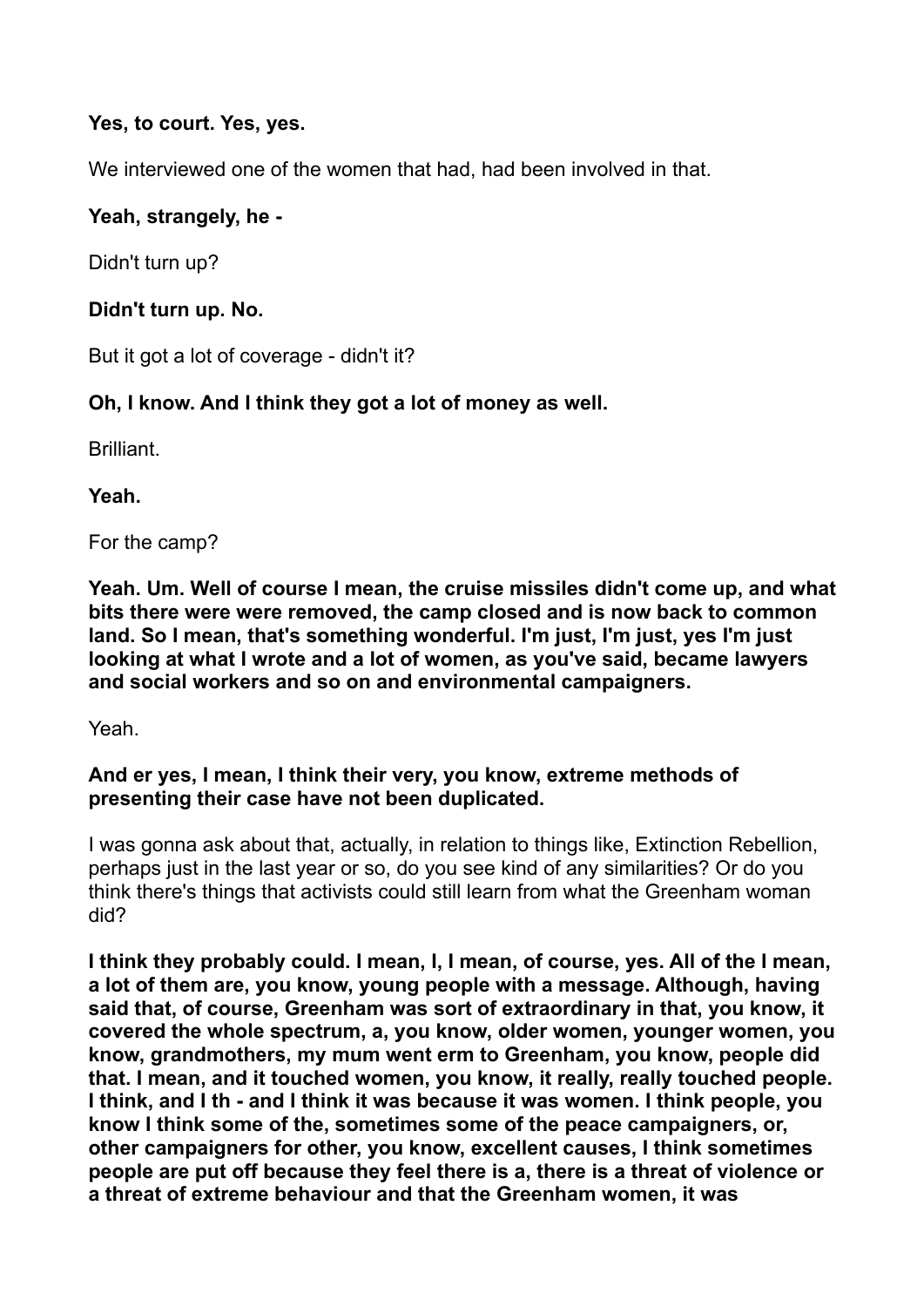**something I mean, who knows, maybe it's, that's patronising - I mean, maybe the good feeling is patronising is what I mean - but erm.** 

They certainly seemed to be able to be very creative, rather than just using violence as a default.

#### **No, exactly. Well -**

To think harder in a way.

**Exactly. I mean, there was no question of violence. I mean, that just was not on the agenda. And so, but, so there were all, you know, there was serious stuff, there was heartbreaking stuff, there was funny stuff. You know, they did it all. There was clever stuff, you know, I mean, talking about bomb making, and, you know, uranium mining, and, you know, um - so imaginative, so interesting. And I think, well, I would like to think that, that, that, that campaigners now would be able to use that if and when they are arrested. But I have a feeling that, you know, the authorities are slightly cannier now and wouldn't allow, you know, that, that those theatrical things to take place, they would be much more controlling about things.** 

And do you think that's because of Greenham?

**Yeah, I think they've learned that - well, I mean, who knows? Of course, as we know, people forget so soon. So maybe if if another group of activists started to, to be interesting in court maybe they maybe they'd get away with it. Yeah. Yeah. I mean, I just don't know. You know, it depends what charge what they're charged with. It depends. You know, I mean, because it was always the, the threat of prison, there was always that which made it so much, you know, because these were decent, upstanding, middle class people, not always middle class, but, you know, fresh faced, thoughtful people who were being sent to prison, and that that seems so unjust. I mean, you know, but I mean, the whole breach of the peace thing, I mean, I don't know if they use it quite so much now. I think it still exists. But I, you know, there are probably other other charges that are brought.** 

I expect the charges have changed a great deal and there's a lot of laws that have changed around as, as, responding to or updating or being opportunistic around and in some circumstances around terrorism and the terrorism act. Of course, there's more ways to arrest or detain people now.

#### **Yes, yes. Yes, I think cos didn't they do that just recently, some campaigners? Wasn't it, it was about...**

Was it Stansted 15 maybe?

**Yeah. So I think it was wasn't it. They got on the plane or whatever.**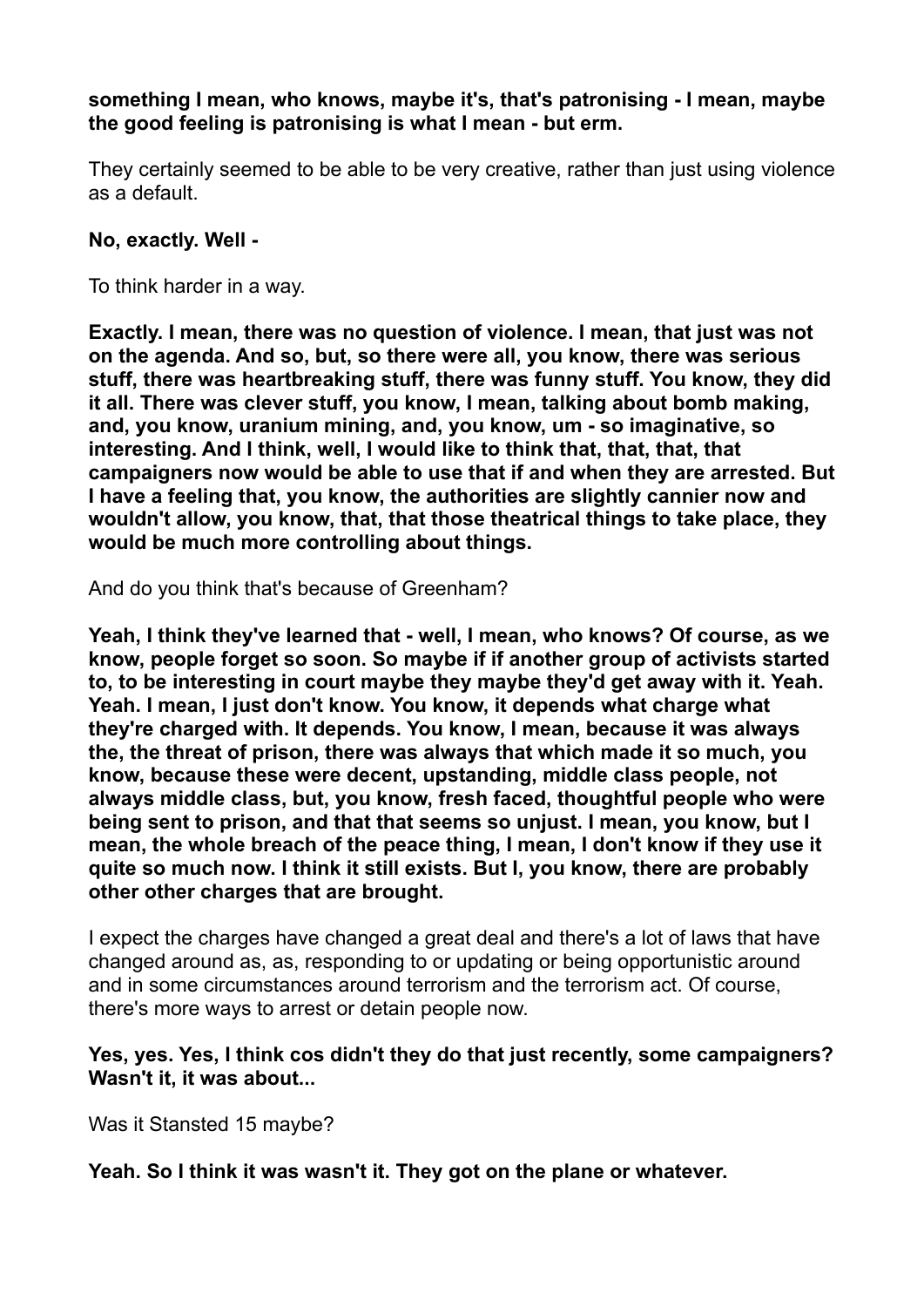And lay down in front of it.

### **Yeah. And those people were charged with terrorist court charges, which is so absurd.**

Yes.

### **So and of course, yes, so, so the climate has changed and you know, people's fear has been whipped up about that. So people are not so outraged when people have been treated badly. Yeah. So yes.**

Where do you think Greenham sort of sits in the - because I was just thinking when you're talking about the other things that are happening in the law, the other big campaigns, and also the idea of us having words for things like domestic violence and sexual abuse and things like that those things really came out of the radical feminist movement, to even name them and to count them and to catalogue those crimes and respond to them as a, you know, as a, as a, as a body of criminality, erm where do you think do you, where do you think Greenham sort of sits within that radical feminist movement, is it -

**I think it's slightly different. I think it's because domestic violence and sexual abuse and so on, really highlight how the personal is political. Whereas the peace women, it was a much more, I mean, overtly political, I won't say simply political, but it was a political movement, whereas Women's Aid, domestic violence and the work around sex abuse and rape and so on, that's, it has arisen in a different way. It's risen from you know, people's personal experiences. And so I think it's different. But of course, there are those connections, and because some women did go to the camp, to escape some of that to escape sexual abuse and domestic violence, and so they are interlinked. But, but I suppose, yes.** 

Do you think that the radical feminist movement that had such successes in the '70s and '80s - until the backlash in the '90s, but certainly the '70s and '80s - would that, would, could Greenham have happened without it, and vice versa? I suppose do you think they come out of a similar...

### **Well, the women's movement, I mean, you know I think you have to be careful how you use the term radical feminist just cos -**

Yes, true. Women's movement.

### **Because...**

Well, yes, yes, because I was thinking particularly second wave um sort of second wave women's movement I suppose of that time.

**No.**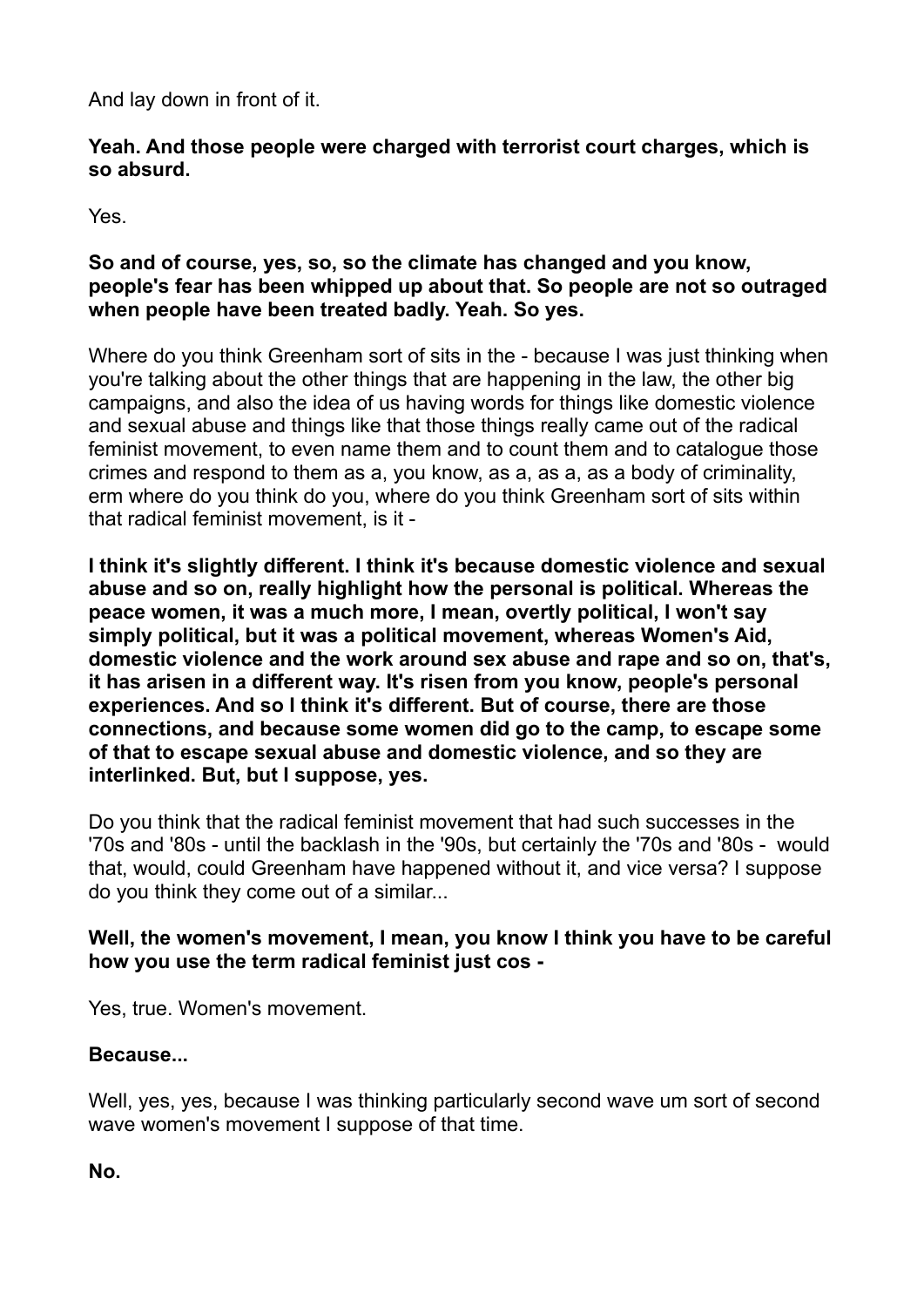No?

**Because you've got socialist feminist, you've got radical feminism, you've got revolutionary feminism during the '70s, and '80s, so...** 

Oh, okay, all of them.

**Yes. So you've got to be kind of careful. And I mean, because as I say, yes, I I mean, my history is that I was, I was living in France, and I heard about Erin Pizzey and, and Chiswick Refuge. And I thought that sounded, you know, just the whole issue was very interesting and -** 

What is that, sorry, I don't know that reference?

**Right. Right. So Erin Pizzey was a woman who started the Chiswick Women's Aid Refuge. And, and, in fact, at the time, a lot of other groups started and were working with Erin Pizzey. I was living in France, I heard about it, I thought, you know, domestic violence I, I - it was a concept that I knew nothing about, you know, hadn't hadn't appeared in my life at all. And, but I thought it was interesting, but I did not want to be a feminist. I, my sister was a feminist, I did not want to be a feminist. Anyway, because I thought it was all about consciousness raising and I thought it was a waste of time. So when I came back to England, I was teaching and a bloke I was teaching with said, 'Oh, you're interested in domestic violence, there's a women's group started and they're going to be involved in a a refuge in Leicester.' I was living in Leicester. And so I went along, kind of reluctantly, because it was a women's group, but I did want to be involved in Women's Aid, and, but by the, the meeting was so wonderful and all these women who were there were so wonderful that by the end of it, I'd signed up for every group going, you know, abortion, Women's Aid, Working Women's Charter, consciousness, everything it was so lovely. And, and then I became involved in Women's Aid. And then then I worked in the national office. I mean, that's, that's how that happened. But, but the thing I mean, in those days, it was wonderful, the women's movement, for women, it just meant that, you know, you could be anywhere in the world, and you would just find your local women's group, and you would have chums, you know, and it was a lovely, lovely time. And I feel really sorry for women that that doesn't exist in the same way now. So to go back to your point, I think, in a way, the Greenham movement was a sort of natural development, you know, women working together women, you know, the idea was not strange, that women should feel that they together can work together to make some sort of political change. And I mean, I don't know exactly what conversations went on when those women in Wales got together first of all, but I I imagine it was something of that sort. And, and they walk you know, started their long march to Newbury.** 

That's interesting, isn't it, because one of the things that we we were saying earlier, both of us that people are, people haven't heard, young people haven't heard of Greenham and it is so surprising. And it's very easy to make them go, 'Wow, really?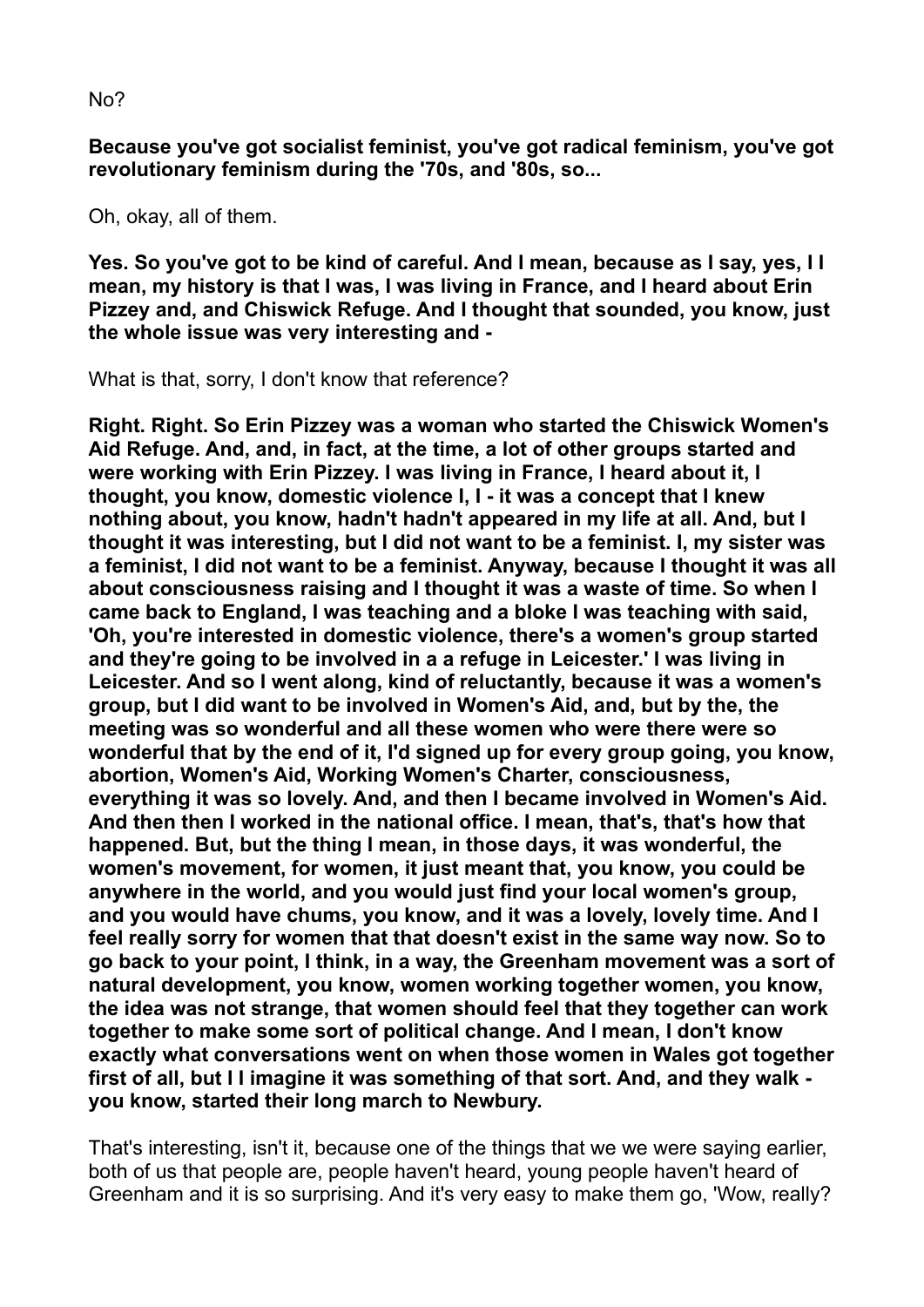I had absolutely no...' The concept seems like where could that have con - it's so, it's so surprising. Whereas actually, that you just saying it sort of might not have felt… If I could, that it was it was almost the next logical step, if you were in a, in a, in the in the if you were part of the women's movement or even if you were just in a culture that was...

#### **Well, if you if you read the newspaper, you know, virtually and saw what was going on in the world. So yeah. I mean, I don't I - it was just I think it was just easier for women to get together. It was just accepted. I mean, it hadn't been easy until the '70s and the '80s. Or the '70s. It was the '70s, early '80s.**

Why would that be the case? If you think that now with mobile phones and the internet of things, this would be the zenith of women getting together! It would be the easiest it's ever been, but -

**Well, it, you could, I mean, I mea - no that's different isn't it. There's the whole thing about phones just keep us locked into our room just on the phone or on the on the computer. And then, you know, it's a different world. Women get together for different reasons now, you know, for hen nights, and stuff like that, and baby showers, which is, you know, different. And it's a different way of being. I mean, partly because the women's movement in the '70s and '80s was so successful. And so, you know, our work here is done we thought for a moment. But now realise that's not true. But I think, you know, a lot of younger women are benefiting from you know, those campaigns. I think they will also begin to realise that, you know, they're at risk of losing that.** 

#### Yeah.

#### **That it's all under threat. Nothing can be relied on these days. So, who knows there may be a new a, new wave of women's activity soon. Who knows? Who knows?**

Do you think it's important that Greenham is remembered? Do you think that fits in that... do you think it's an important thing?

### **Yeah, I do. I mean, yes. Because -**

And if so, why?

**Because, yeah. Because it was an important campaign. I mean, it spoke about the relation, you know, the, it wasn't even British nuclear weapons, they were American. So there was a whole thing about, you know, the relationship between nations. Erm, it was a way of responding to a political situation. It was a, it was a women's thing. They, they were fearless and brave, and they used the law. And they, you know, they were canny. They knew how to do it, and they did it. And I think it is, it's one of the, you know, the campaigns that one learns about, you know, the Tolpuddle Martyrs, the Suffragettes, you**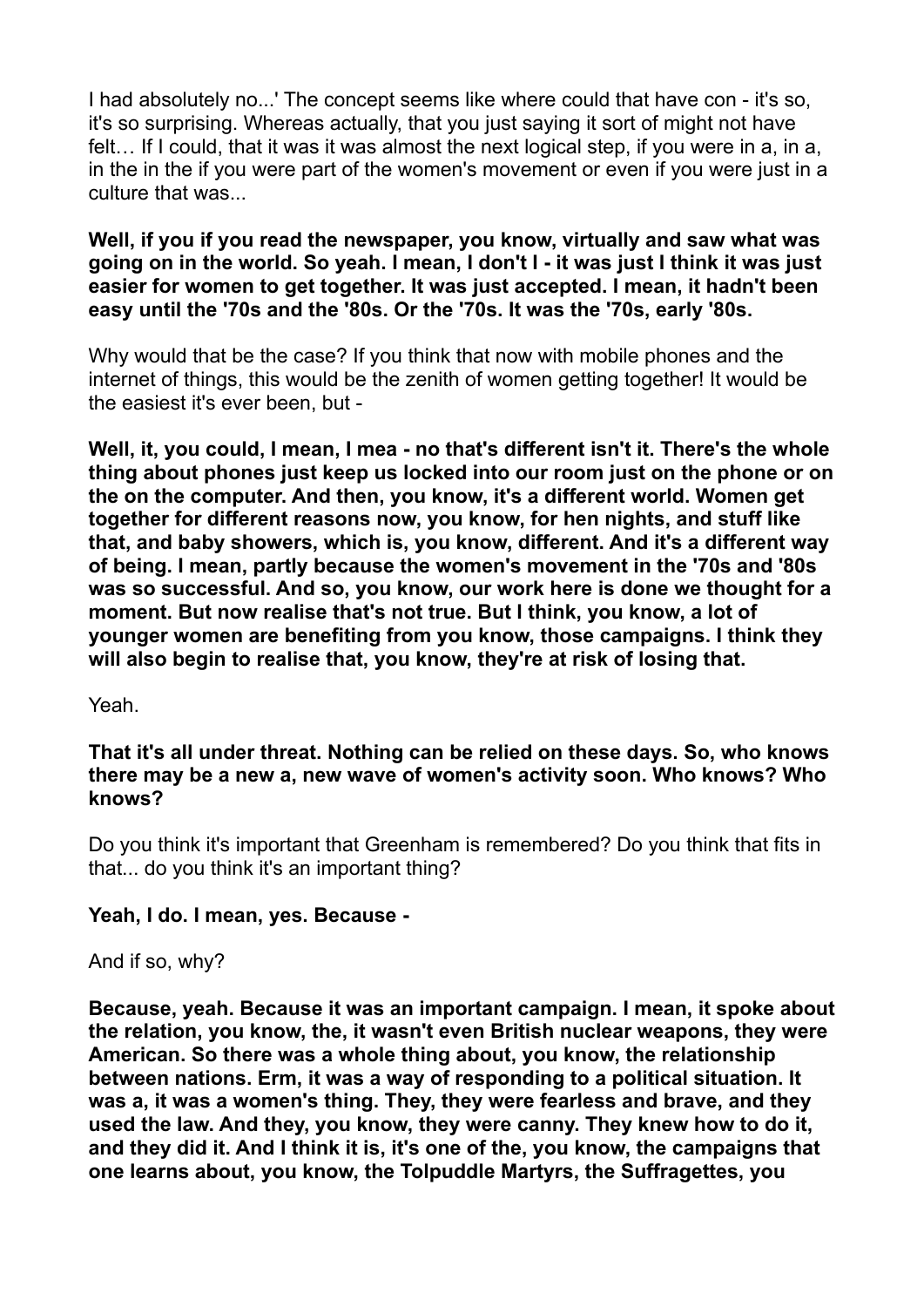#### **know, the Chartists. Yeah, it's all you know, it's it's part of that spectrum. Yeah. Yeah.**

And yet, it's fallen out of the conversation to the last generation. And it's being brought back actually, there's lots of different projects. And it just is lots of lots of people going er! But I wonder why Greenham has fall - fallen out?

#### **I think a lot of things, I don't think it's just Greenham. I think a lot of things have fallen out of people's memory. You know, it's -**

Do you think there's more risk of it falling out if it's to do with women, or is that just?

**No, not necessarily, because we all remember the Suffragettes don't we. So, you know, people have forgotten the Tolpuddle Martyrs I would imagine I, you know. Erm, and the hunger marches, you know, people have forgotten things that have happened. I mean, people have forgotten about Northern Ireland. You know, so.** 

(Inaudible) Fairly soon, won't they.

**Won't they... So, yeah, so, no, I don't think there's anything, specifically antiwomen. I mean, because there were lots of, you know, there were other peace campaigns at the time, who also used our defence.** 

Oh did they?

**And then, and we had all agreed that we would not appeal it, because if you appealed using that defence, we knew that we would be struck down, we knew we would be told that was not a proper defence, and we couldn't use it. And so that would mean that the women couldn't use - or nobody could use it.** 

That would be a precedent?

**Yes, but where, where it wasn't challenged, so it hadn't there'd been no decision on it. We could all carry on using it but somebody somebody appealed it and lost.** 

Oh no!

**Yeah. So, I mean, these things happen.** 

**Dammit!** 

#### **A male barrister… But anyway, there we are, there we are.**

So did you, would you now define yourself as a feminist?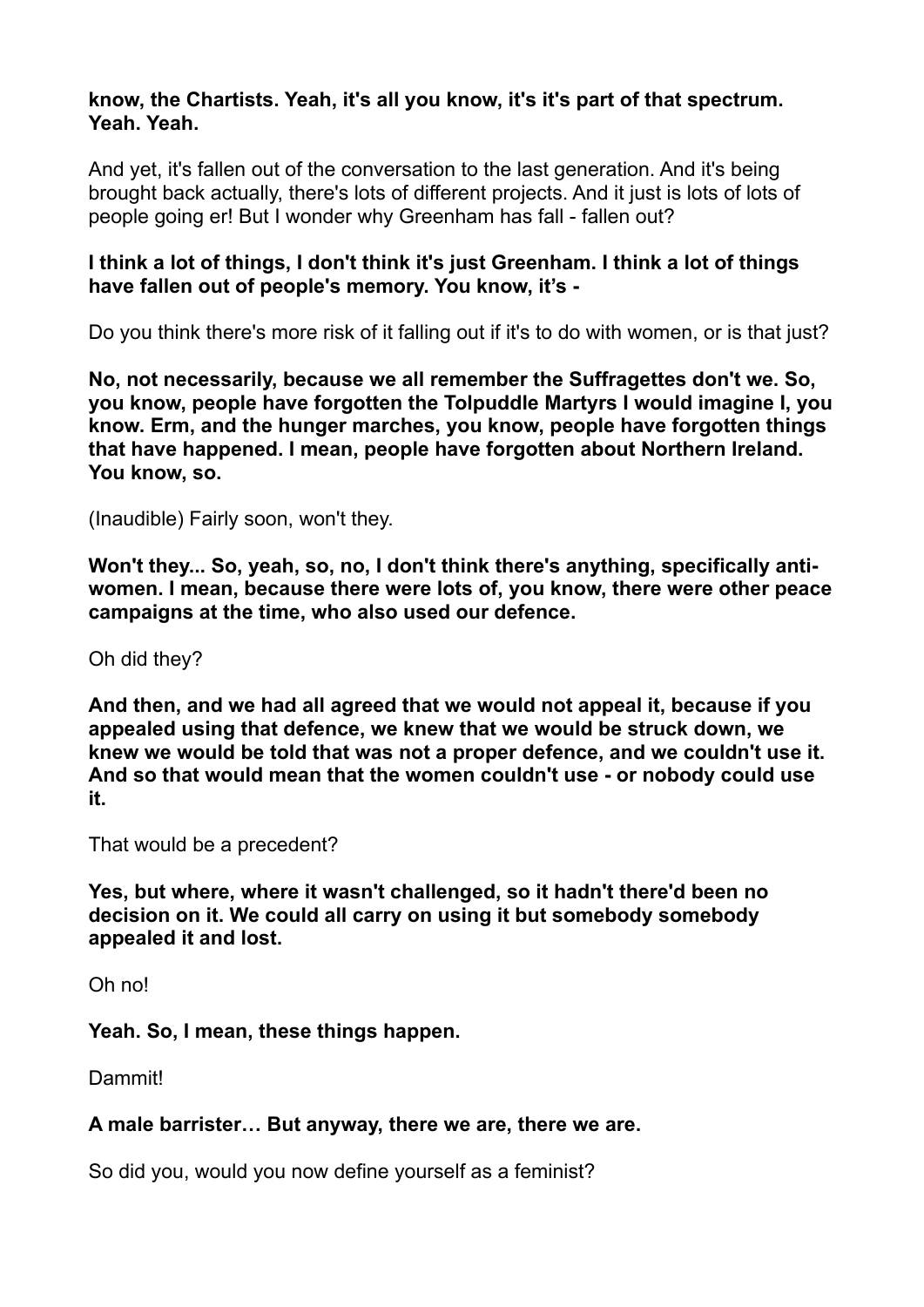### **Who me?**

Yeah.

# **Oh yeah!**

(Laughs). Quite quickly changed around.

### **Yes, yes, yes. Oh, yeah, no. I mean, after about five minutes in that small room in Leicester, I became a feminist.**

How did your sister feel about that?

# **Oh, yeah.**

Was she like, finally!

# **Probably I don't - yeah. Yeah. I told you so.**

All the reasons that one doesn't do what the, same things as ones sister does.

### **Yeah. So that was that. Yeah.**

Is there anything that I - that you think I should have asked you that I haven't thought of or that you would like to have covered?

### **No, I think we probably have covered most of it haven't we. Um, I'm just looking through my chapter to see if there was anything...**

Yeah. My questions are mostly based around people who were there. Did you ever visit the camp?

# **Oh yeah, yeah yeah.**

Did you spend the nights there?

### **No. But I did - well, I went with my mum. But I also went, I, did I - I think I went for the Embrace the Base and I went some other time. Yeah, yeah.**

And what was it like?

### **Well it was extraordinary, you know, just extraordinary.**

What are your memories of the actual camp?

**Well just a wonderful place to be I mean, you know, over and above - I mean, and that was, I think that's why it's so interesting, because over and above the political aspect of it, and the purpose, the primary purpose, which was to**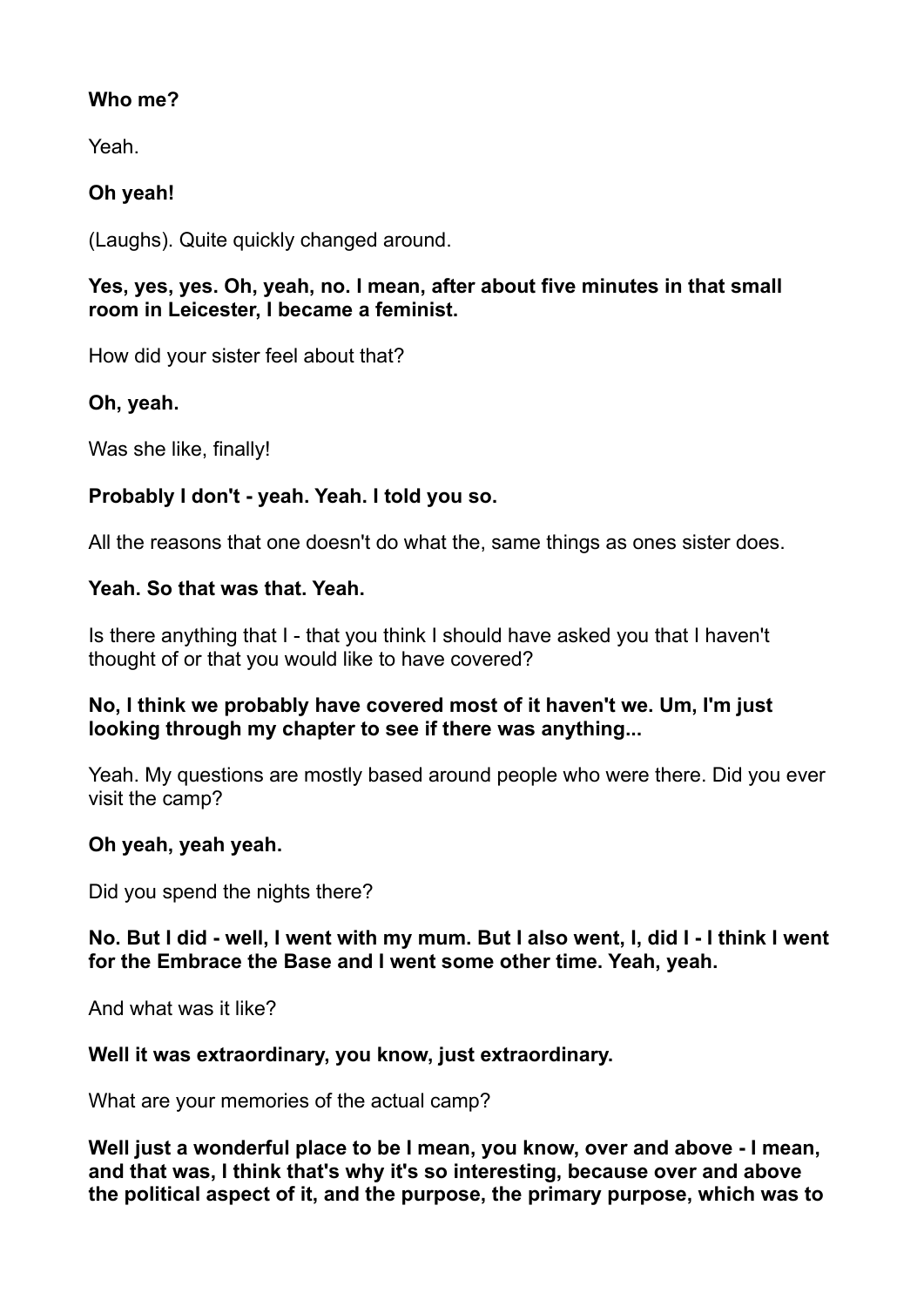**argue against cruise missiles being in in the UK, it was just a wonderful place to be, a wonderful place, you know, of women and everyone behaving well, and being supportive and sisterly and it was just lovely. I mean, yeah, no, I mean, I feel, I feel very sorry for - well I do for all the women who missed out on not just on Greenham, but all those wonderful things that we did in the '70s and '80s, the women's movement, it was just a fabulous time, you know. Yeah.** 

If there was one thing about Greenham that you'd say, evokes, evokes it for you what would it be? An image or a memory, or...

**Well of course there's the smell of woodsmoke. Um, er, I dunno, I suppose it would be probably being in Newbury Magistrate's Court, with lots of women behind and somebody singing. Probably that would just sort of sum it up really, you know, because it was so contraindicated in a courtroom. Yeah. I think probably when I, when I think about Greenham, of course, we used to have to get up about five o'clock in the morning to get a train to go down to Newbury and, and yeah, they were long, long days.** 

And it sounds like there was some cases and there were lots of women were in the court at the same time. Is that right?

#### **Well you see, that that was... because they would arrest them en mass. So there'd be 20 or 30 or 40 arrests.**

Oh so they'd process them on mass as well would they?

#### **And so they were, they would at first and then they realised that was a disaster.**

(Laughs.)

**So so we turned up at court, and we were told one on one particular day, and were told that the women were going to be dealt with in groups of three. And so the women said to us, 'Oh, no, no, no, you can't let that happen. It's not fair. It's unjust. We've all got to be dealt with in the same way in the same room at the same time.' So Izzy and I went in and we argued and we argued and in the end, the magistrate said, 'Okay, they can all be dealt with together.' So in came the women, and that's when the opera started. That's why they'd wanted all to be in the same room at the same time.** 

That's so funny. And did you ever feel any frustration with them that you'd argued, that you'd had to argue for that long and then they'd done that? Or did you just think, great! How was it for you?

# **(Laughs).**

A mixture?